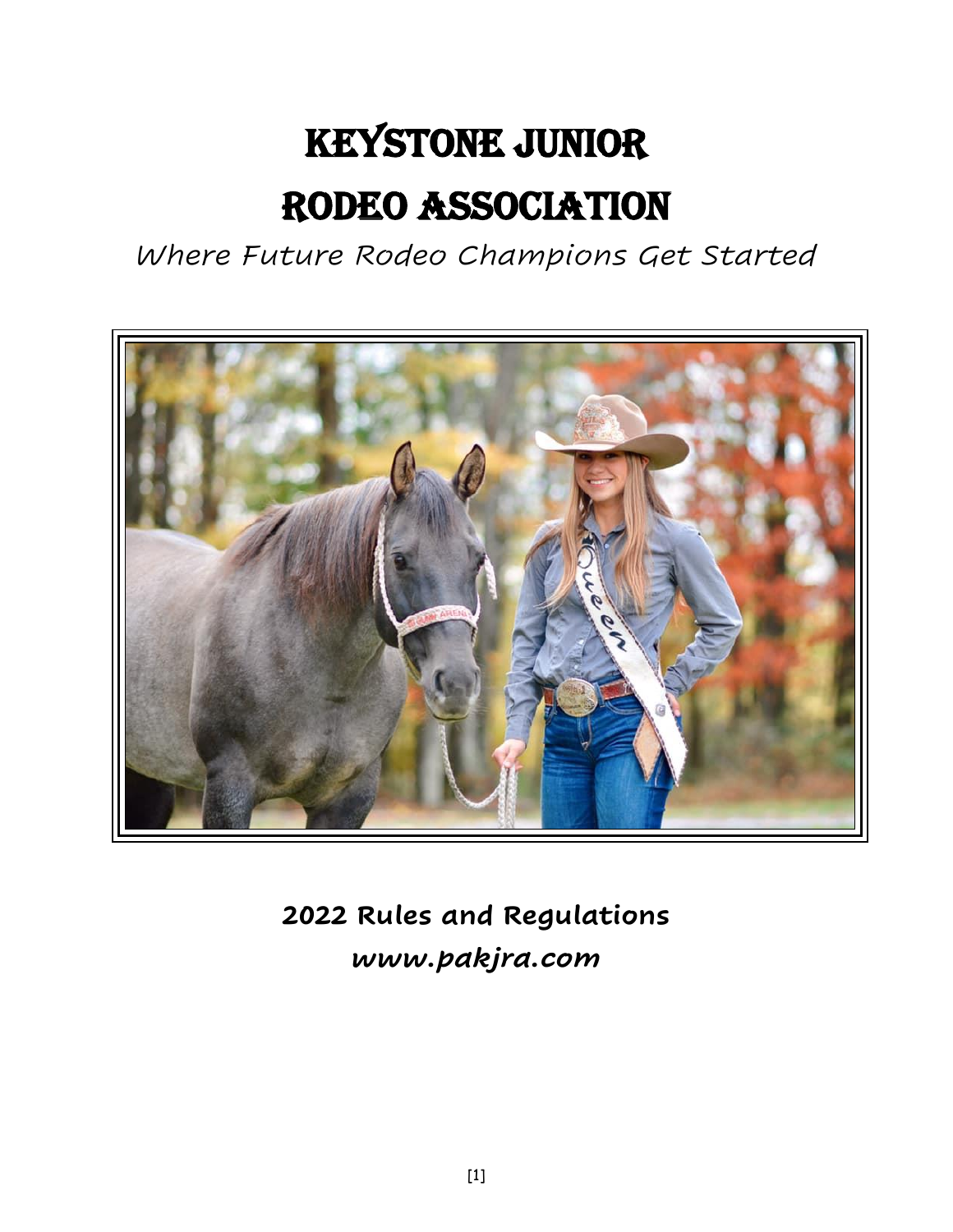## **Table of Contents**

Table of Contents Page 2 Events Page 3 About KJRA Page 4 Rules & Regulations Pages 5-9 Barrel Racing Page 10 Pole Bending Page 11 Bull Riding Page 12 Steer Riding Page 13 Calf Riding Page 14 Calf Roping Pages 15-16 Chute Doggin' Pages 17 Dummy Roping Page 18-19 Goat Tying Pages 20-21 Breakaway Roping Page 22 Team Roping Pages 23-24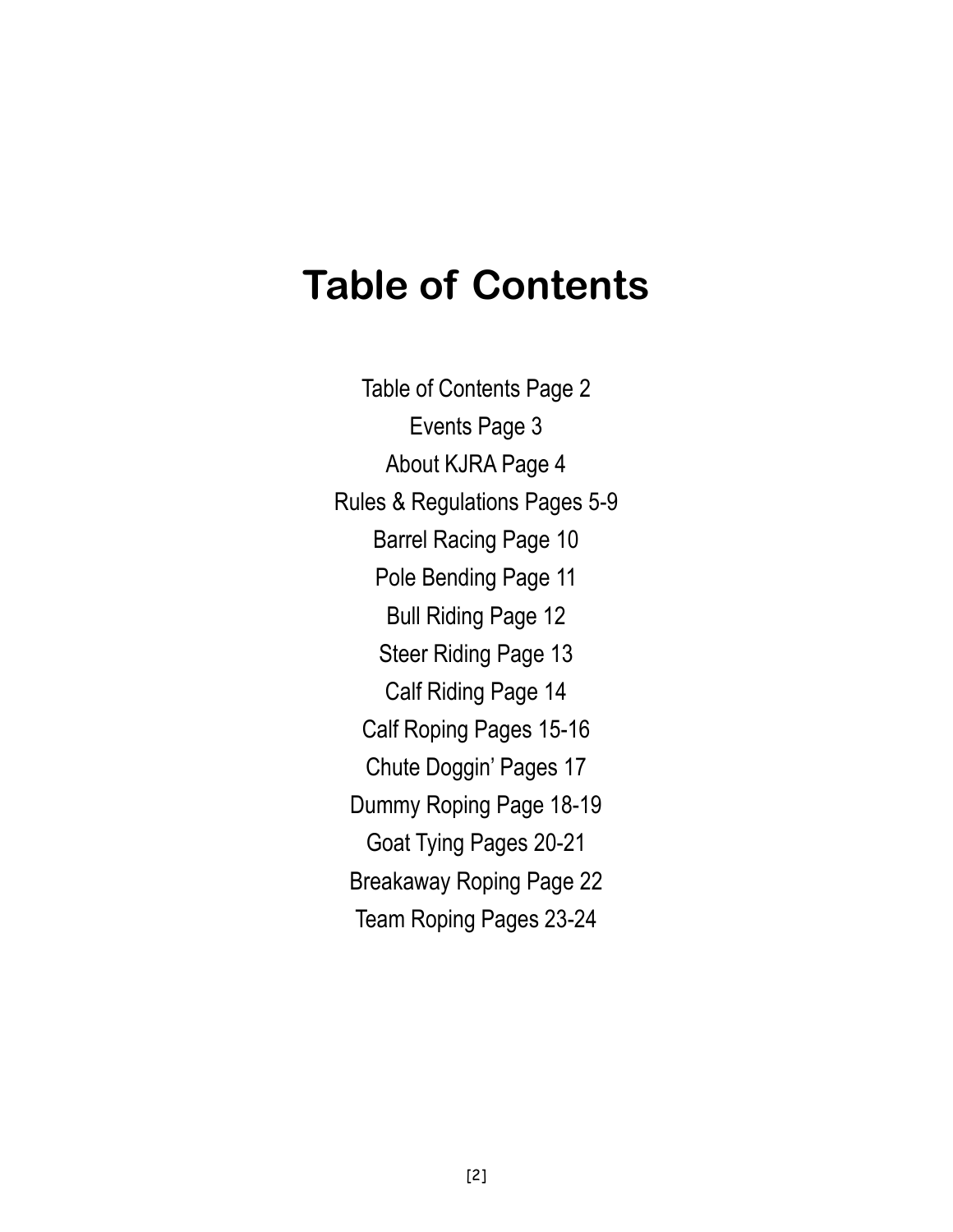#### **Age Groups & Events**

**6 & Under Girls 6 &Under Boys** 

*Pole Bending Pole Bending Barrel Racing Barrel Racing Goat Tying Goat Tying*

**7-10 Girls 7-10 Boys** *Dummy Roping Dummy Roping Pole Bending Pole Bending Barrel Racing Barrel Racing Goat Tying Goat Tying Breakaway Roping Calf Riding*

**11-14 Girls 11-14 Boys** *Pole Bending Pole Bending Barrel Racing Barrel Racing Goat Tying Goat Tying Breakaway Roping Calf Roping*

*Dummy Roping Dummy Roping*

*Breakaway Roping*

*Team Roping Breakaway Roping Team Roping Steer Riding*

**15-18 Girls 15-18 Boys** *Pole Bending Pole Bending Barrel Racing Barrel Racing Goat Tying Chute Doggin Breakaway Roping Calf Roping*

*Team Roping Breakaway Roping Team Roping Bull Riding*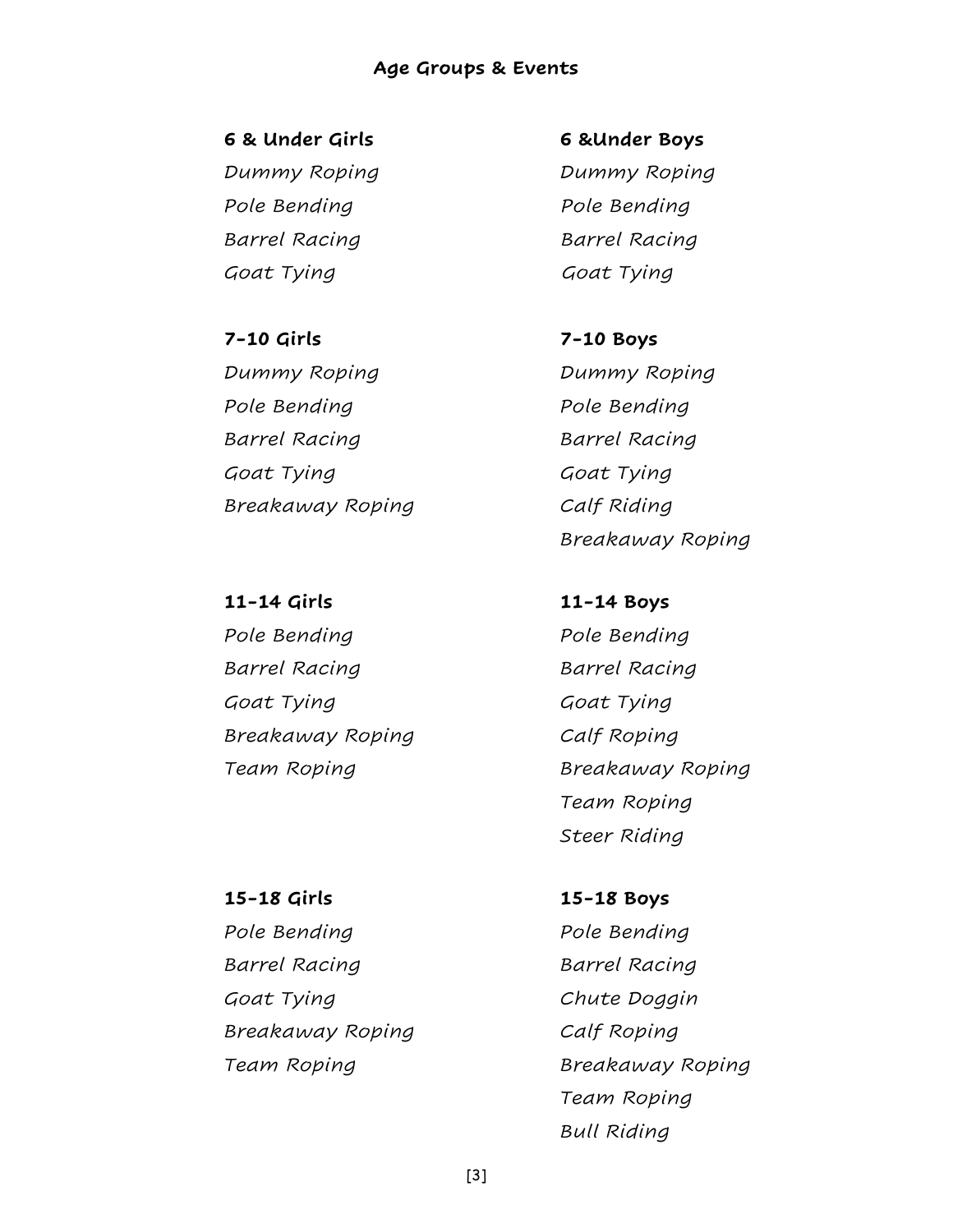## **Keystone Junior Rodeo Association**

is A Pennsylvania Charity, Non-Profit

# **The purpose of the Keystone Junior Rodeo Association is to promote, foster, encourage and sponsor youth rodeo competition.**

**Our goal as an association is to help promote a learning experience. that not only applies to rodeo but the arena of life.**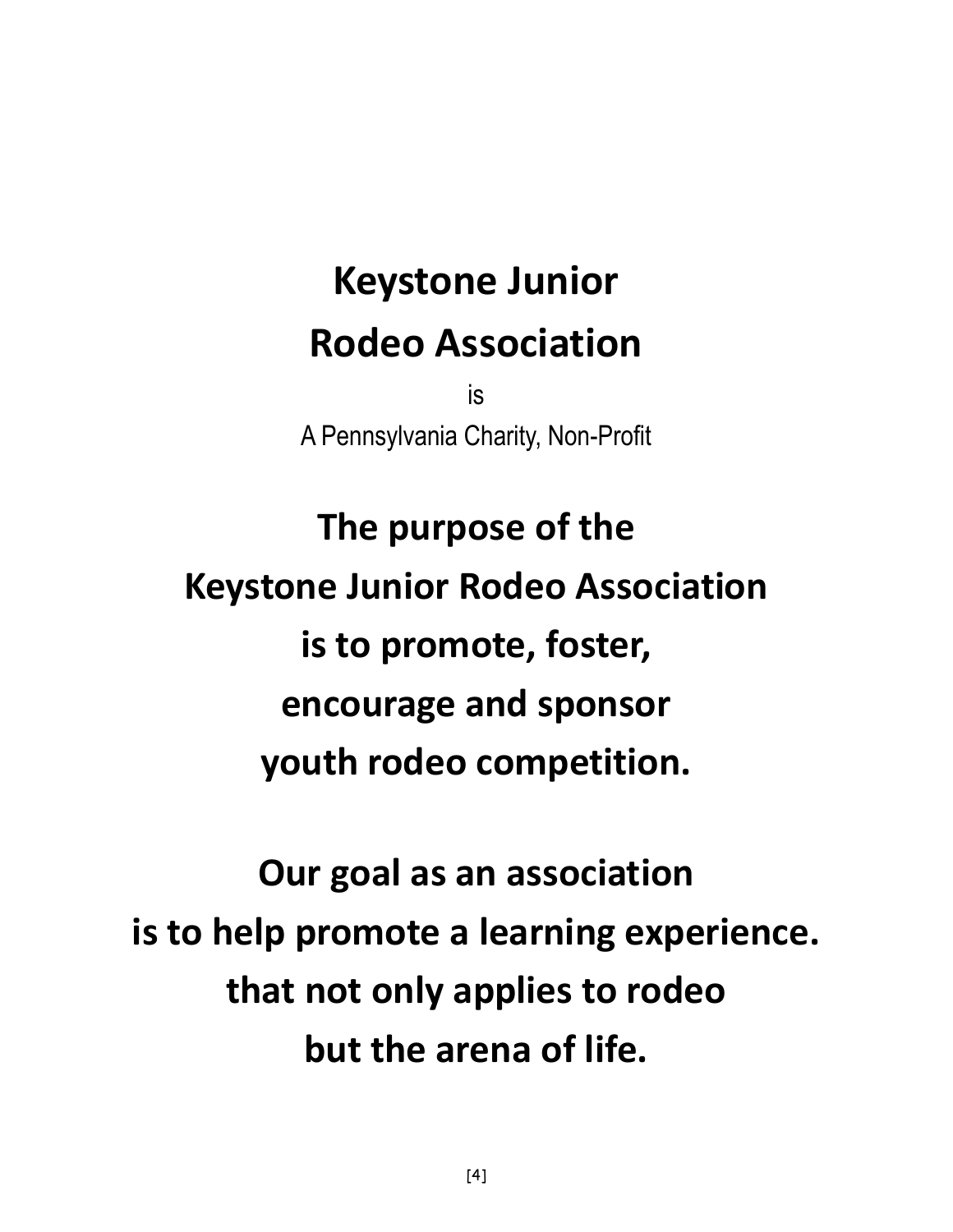## **Rules & Regulations**

- A. An awards banquet will be held each year for KJRA members & their families at which time awards will be presented for event champions as determined by points accumulated throughout the year.
- B. Awards will be based upon the total year end funds available. Year end funds will also determine the number of places in each event that will receive awards.
- C. In order to qualify for year end awards, a contestant must compete in a minimum of 60% of the scheduled rodeos. In order to receive awards in an event, a contestant must compete in that event a minimum of 60% of the rodeos.
- D. Contestants with the highest total points will receive awards.
- E. If a contestant signs up for an event but "scratches" & does not enter the arena for the event, the event does not qualify toward year end awards & no refund will be made.
- F. Membership application must be completed & paid for the current year before competing in any rodeo.
- G. All entries need to cancel one week in advance, or the member will be responsible for the entry fees. To cancel less one week prior will require a physician or veterinary certification

## **AGE & GENDER IDENTIFICATION**

A. The age & gender of a contestant will be determined by that contestant's birth certificate. The age will be determined by that contestants age as of January 1 of the rodeo year.

## **GENERAL**

- A. While we welcome your pets in addition to horses at our events, we ask that you do not bring dogs into the chute or warm-up areas out of respect for our youth and our equine friends.
- B. For Contestants in the 11-14 and 15-18 age groups competing in Barrel Racing and Pole Bending, should the contestant go off course or cross the timer line before his or her run in completed, the contestant must leave the arena promptly. "Schooling" of horses is not permitted in these age groups.
- C. A \$25 per event, per child, per day penalty will be assessed to all late entries received after the online Rodeo Entry deadline.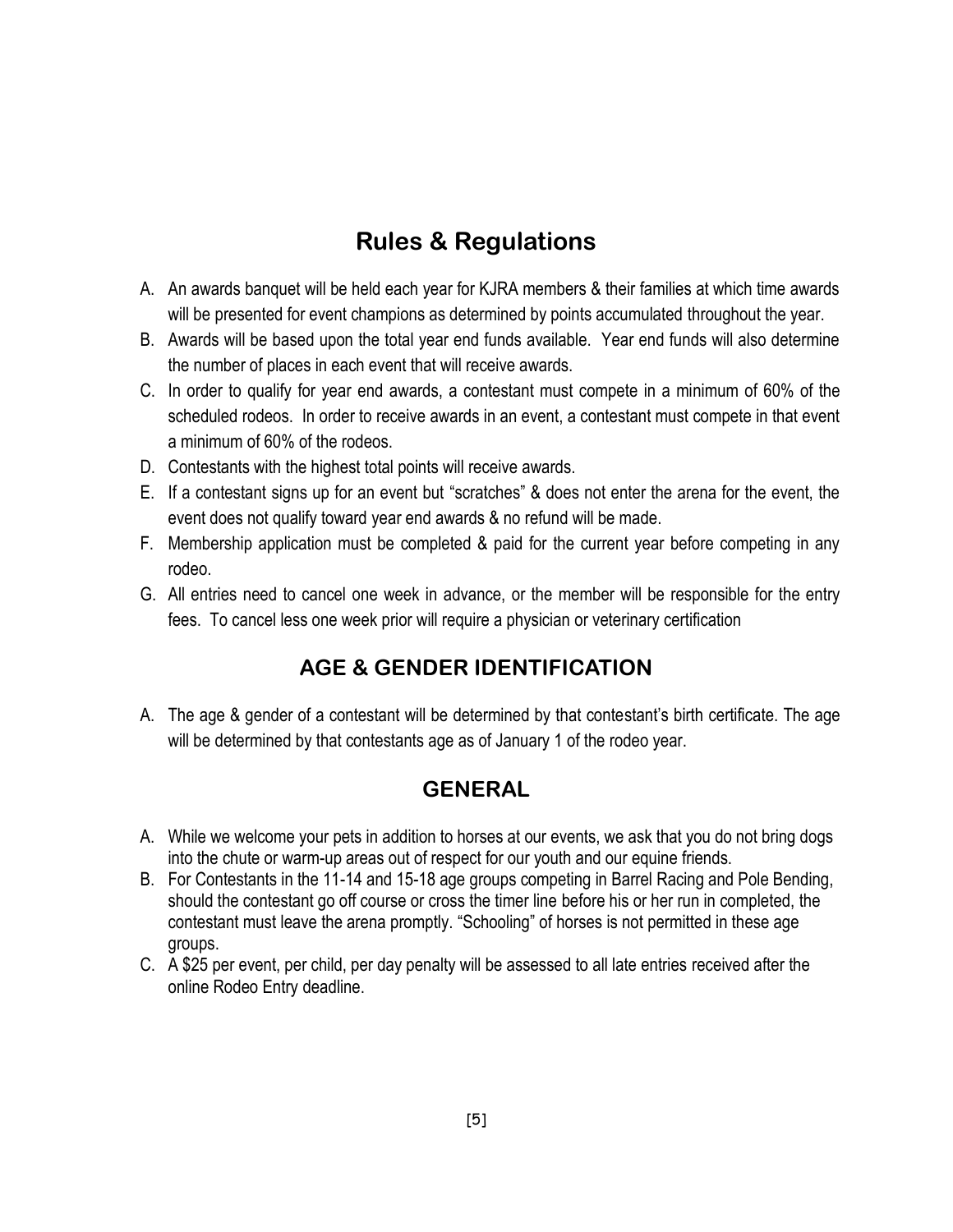#### **CONDUCT & ATTIRE**

- A. Western saddle and equipment is required.
- B. **During competition runs** contestants must wear western attire: western hat or helmet (recommended), long-sleeved shirt w/ collar & cuffs (sleeves must be wrist-length & rolled down, collar visible & shirt tail tucked in), western boots & long pants. Sweatshirts, pullover sweaters or vests may be worn over a long-sleeved shirt as long as proper collar & cuffs are visible. If contestants are actively **helping** in the arena with livestock or **helping** another contestant, they **do not** have to be in rodeo attire.
	- 1. The only exception of this rule will be in calf, steer & bull riding; a rider may roll up the sleeve on the riding arm only, 2 rolls.
	- 2. Steer & bull riders must wear protective vests.
- C. Contestants appearing in any event or grand entry must be in acceptable rodeo attire or they will be disqualified from that event or in the case of grand entry the contestants first event of the day. **KJRA** discourages wearing "fat boy" or thick sole boots during competition. Using rubber bands is not recommended.
- D. Hat Rule: All hats must stay on from the time you enter the arena until the contestant crosses the finish line or a five (5) second penalty will be added to the time. There will be two (2) exceptions to the hat rule:
	- 1. In rough stock events, hats must stay on until the starting flag is dropped. Rough stock events include: goat tying, all roping events, chute doggin', bull riding, steer riding & calf riding.
	- 2. Hats will be optional for all dummy ropers. All other attire rules apply to dummy ropers.
- E. Contestants expecting to compete with or in special equipment or attire, which may be in conflict with the **KJRA** rules, must present a written request to the rodeo secretary accompanied by written approval by the contestant's physician.
- F. Stallions or mares w/ colt at side are not permitted to be used in **KJRA** competition.
- G. In the interest of safety, no more than 2 helpers will be allowed in the arena (past the white line) in any event involving a horse. A 'helper' excludes rodeo officials.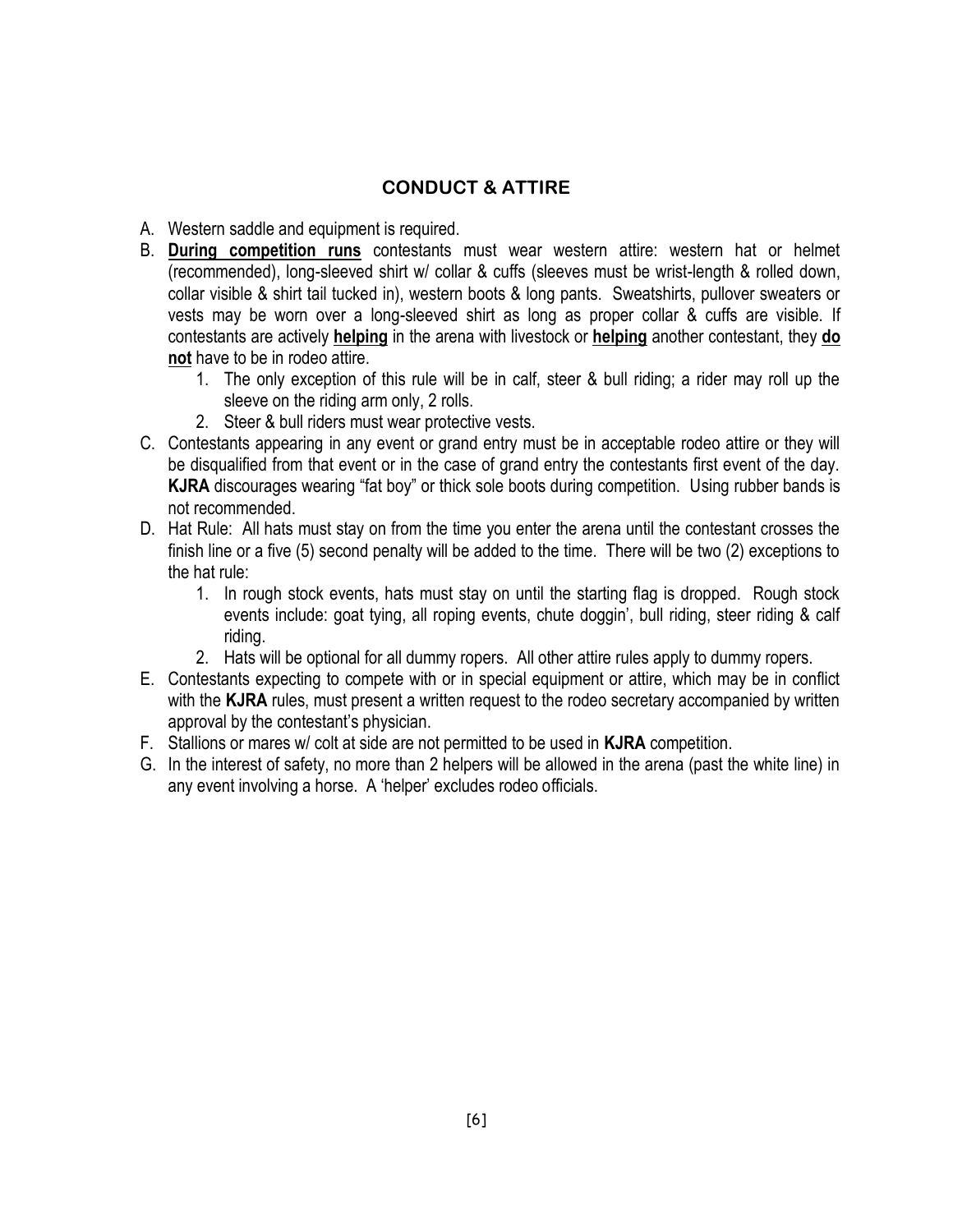#### **RE-RIDES & RE-RUNS**

- A. When necessary to re-run a section or go-round in any event, only those contestants who did qualify during the original running of the event will be eligible for a re-run. If the committee error occurs in any event, all contestants get a re-run. This does not include equipment failure.
- B. A contestant claiming a foul in any event must declare himself immediately when fouled or accept the result of the contest as final.
- C. No contestant will be awarded a re-ride or re-run for breakage of the contestants own or borrowed equipment.
- D. If a re-ride is given, the judge shall inform the contestant of his marking and an option of a re-ride. Contestant may refuse re-ride and take the marking.
- E. In the event of an organizational failure that would prevent a contestant from commencing their run in their usual manner, that contestant will be given the option to leave the arena & restart their run as long as they have not crossed the timer line.

#### **PROTEST**

- A. A protest must be submitted through proper channels and must pertain to rule violations. JUDGES DECISIONS ARE FINAL in judgment calls.
- B. The Event Director must be made aware of a protest immediately through verbal communication. The protest must then be made in writing, duly documented and signed by the contestant & submitted to the Event Director before the start of the next event.
- C. If a dispute is not handled properly, it may result in the disqualification of a contestant.
- D. No protest will be recognized after the awards program, following the final performance of a rodeo.
- E. Contestants in an event cannot consult with the judge or timer while the event is taking place. Any inquiry must await the conclusion of the event.

#### **CONTESTANT DISQUALIFICATION**

- A. Disqualification from **KJRA**, subject to appeal to the Executive Board for individual action, shall occur for the following:
	- 1. Competing under an assumed name or falsifying any entry information.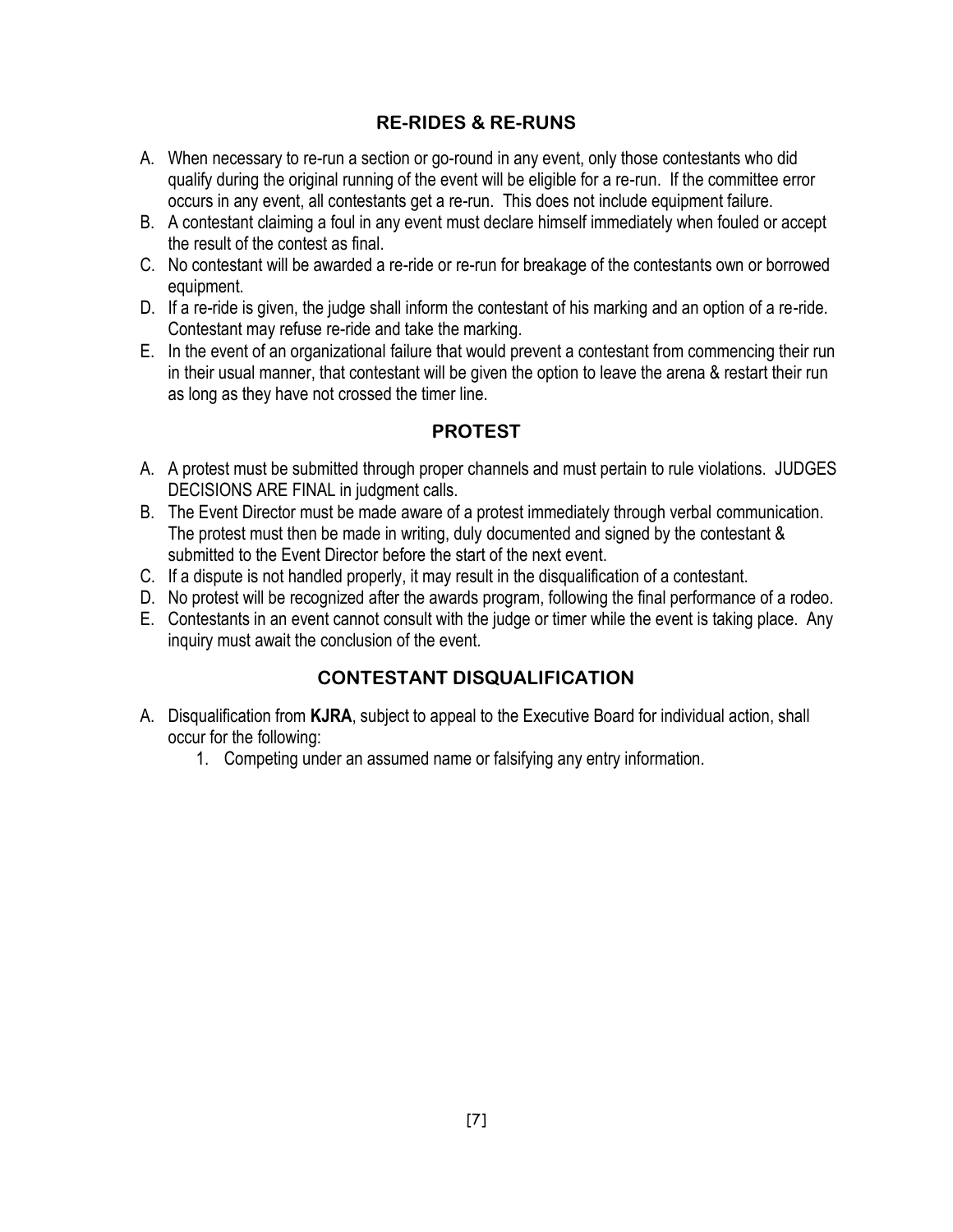- B. Disqualification from a particular **KJRA** rodeo shall occur for the following:
	- 1. Intentional abuse of stock.
	- 2. Abuse of officials or other contestants.
	- 3. Tampering w/ rodeo stock or equipment at a rodeo.
	- 4. Cheating by contestant or member of contestant's family.
	- 5. Deliberate or continued failure to report for any event.
	- 6. Profanity or obscenity.
	- 7. Quarreling or rowdyism.
	- 8. Use of unapproved equipment.
	- 9. Acquisition of another's property.
	- 10. Use of, or traffic in, intoxicating beverages or drugs.
	- 11. All horses used in rodeo competition must be suitable and safe for the events entered.
	- 12. No Smoking permitted in arena or chute area.
	- 13. Contestants will not be allowed to use any alcohol or tobacco products in the arena area during the rodeo. If caught, the contestant will be disqualified.
	- 14. Any spectator, guardian, or contestant may be asked to leave or be disqualified by any rodeo official for any abusive language or im-proper conduct by contestants, parents, guardians, or spectators.
- C. Repeated violations of Paragraph B may result in disqualification from the entire rodeo and your membership terminated in **KJRA**.
- D. A contestant must be disqualified from a particular event for the following:
	- 1. Improper attire.
	- 2. Failure to comply with arena directors instructions.
	- 3. Not being ready when called.
	- 4. Refusing stock draw.
- E. Suspended contestants who have entered any **KJRA** rodeo will automatically surrender any fees advanced to that rodeo after the date of suspension.
- F. Any contestant disqualified from **KJRA** competition has the right to petition the executive Board for re-instatement. A statement from both the contestant and the party making the disqualification must be included on the petition.
- G. The Executive Board reserves the right to put contestant on probation for disciplinary action due to unbecoming conduct for a maximum period of one rodeo year.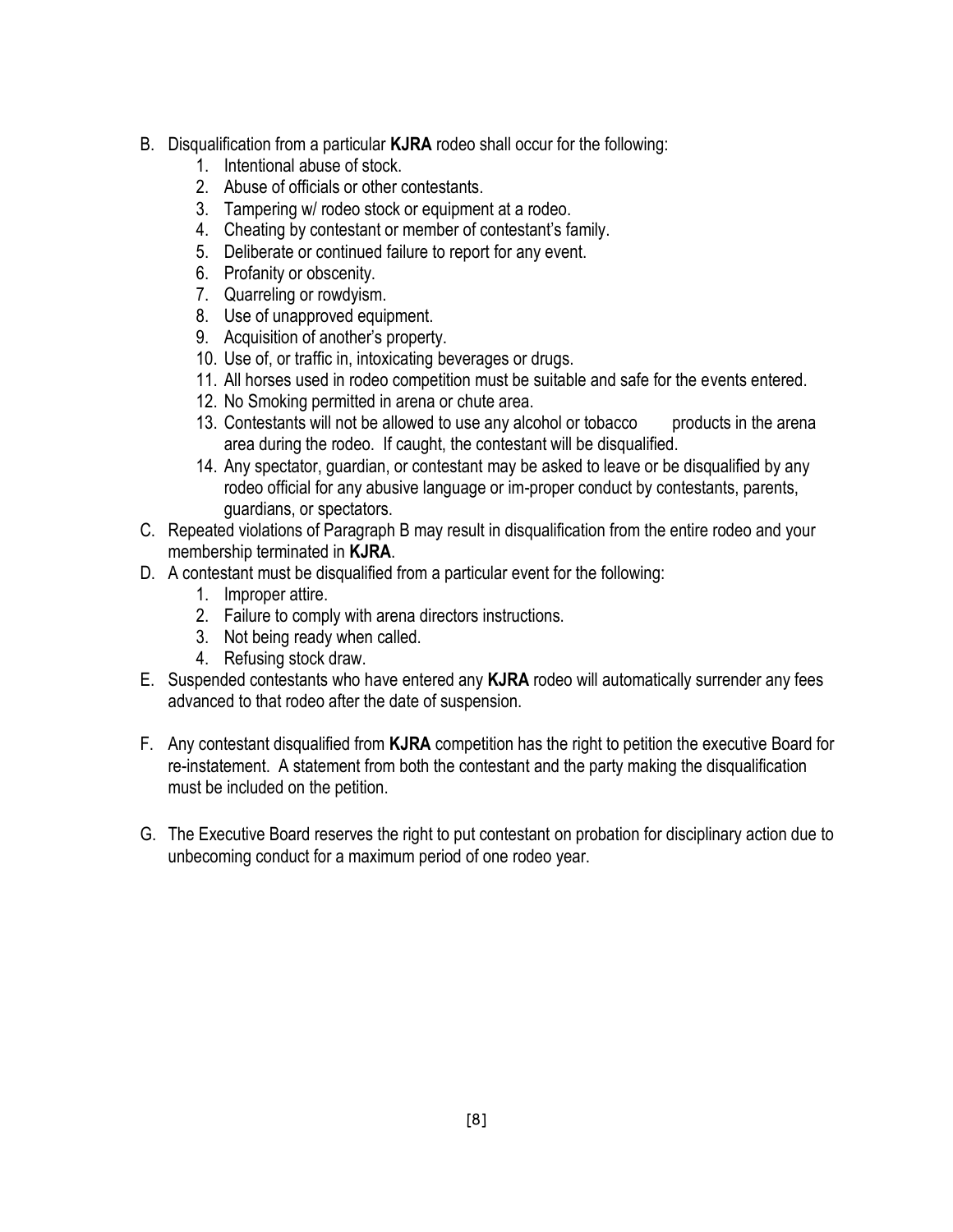## **JUDGING RULES—TIMED EVENTS**

- A. When permitted; if roper is carrying 2 loops and the judge mis flags the first loop, contestant will get second loop with the same calf, lap & tap plus time already elapsed.
- B. Score line must be marked so that it is the same for all contestants.
	- 1. Arena conditions will determine the length of the score line. At no time should the score line be longer than 2/3 the depth of the roping box.
	- 2. A short score of 6'-15' is desirable & should be used under most conditions.
- C. A contestant in a lower age group may move up one age group, if that event is not offered in the age group entered. These points will not be carried over to All Around Points.
- D. Entries are one entry per contestant per class. Horses may be used in an event multiple times with different riders.
- E. A stock charge may be added to the entry fee in livestock events at any rodeo as decided by the stock contractor and approved by the board to defray the cost of the stock.
- F. A Thirty (30) second time limit will apply to all contestants in all events to enter the arena, roping box, or chute area. After 30 seconds, the contestant will be disqualified.
- G. No contestant helpers are allowed beyond the timer line or the contestant will be disqualified
- H. In event using stock: a hat/helmet must be worn when stock is called or contestant will be disqualified.
- I. There shall be no time limit for barrels and poles for all ages.
- J. "Lead Lining" shall only be permitted for the 6 & under age group and will be considered a "no time" in that event. See (G.) above.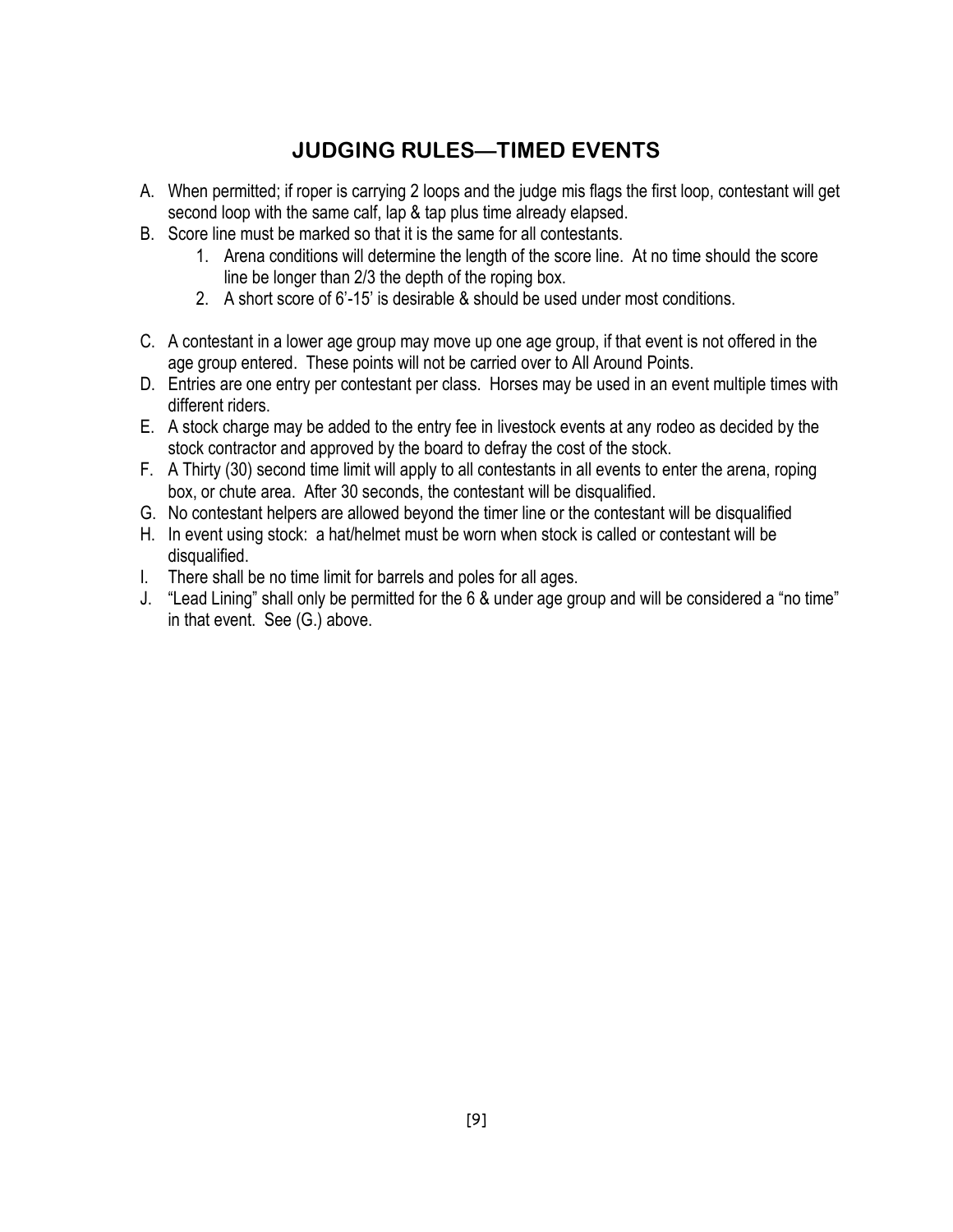## **Barrel Racing**

- A. Properties; three 55 gallon steel barrels or an engineered equivalent.
- B. Contestant crosses score line with a running start, may go around either the left or right barrel first, but must make the first turn to the right then 2 turns to the left, or first turn to the left and then 2 turns to the right.
- C. Raking after 5 runs in encouraged.
- D. Contestant will be fined 5 seconds for each barrel knocked over. Touching barrels by hand is permitted.
- E. Contestant will be disqualified for re-crossing the starting line before completing the pattern or a deviation of the pattern at the discretion of the judge.
- F. Should a barrel fall after contestant crosses the finish line, time will hold & run considered qualified.
- G. The standard barrel race pattern shall be as follows: 45' from barrels 1 & 2, 105' between 1 & 3 and between 2 & 3. Where arena size does not permit distances required in the standard pattern, the distances may be reduced to accommodate existing ground area, provided contestants in each class runs the same course.
- H. Contestants will be disqualified for running the gate. Horse must be completely in the arena before the contestant starts their run. KJRA will provide a line on the ground (chalk, lime, etc) to indicate the point at which the contestant is considered in the arena and can commence their run. The white line on the ground is considered 'in the arena'. The run is not considered 'commenced' while the member is actively attempting to maintain control of the horse as perceived by the line official.
- I. Gate must be kept closed until the horse has completely stopped.
- J. Contestants must wear hat/helmet the entire run or a 5 second penalty will be applied. Stampede strings or helmets are strongly recommended. (See hat rule on page 6.)
- K. No spotters will be provided for any age group
- L. No Schooling of horses in the 11-14 and 15-18 age groups. ( See Pg. 5, "General" above ).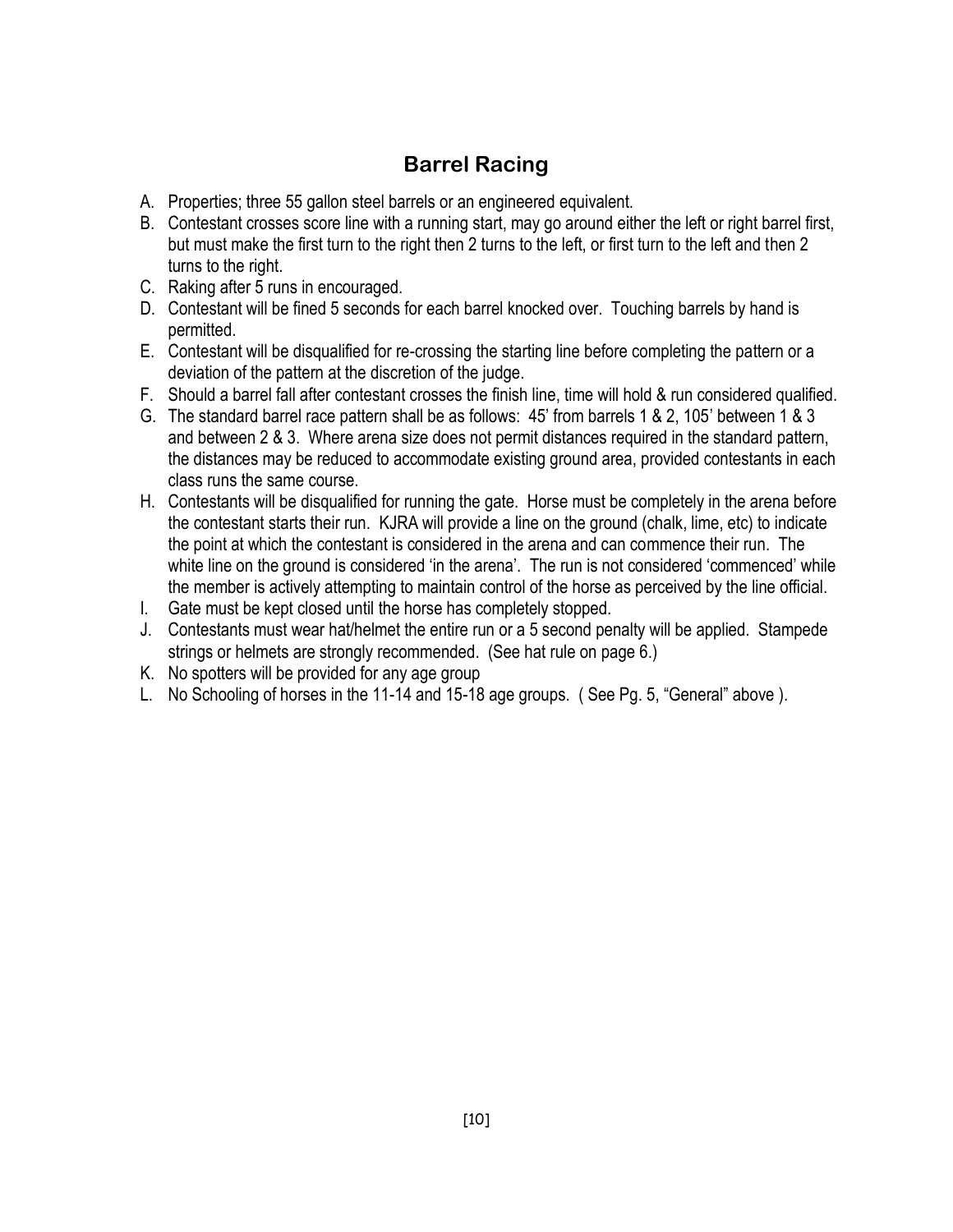## **POLE BENDING**

- A. Iron or metal poles are prohibited. Poles are to be 1 1/2" 2" round and 6' high with rubber bases strongly encouraged. It is advisable to have extra poles available in case of breakage.
- B. Contestant crosses start line with a running start, contestant may start the pattern either to the left or right of the first pole and then run the remainder of the pattern accordingly.
- C. Six poles are to be used with each pole 21 feet apart. The first pole is to be 21 feet from the start line.
- D. Disqualifications: re-crossing the starting line before completing the pattern, a deviation of the pattern at the discretion of the judge or running the gate (see below).
- E. Contestants will be disqualified for running the gate. Horse must be completely in the arena before the contestant starts their run. KJRA will provide a line on the ground (chalk, lime, etc) to indicate the point at which the contestant is considered in the arena and can commence their run. The white line on the ground is considered 'in the arena'. The run is not considered 'commenced' while the member is actively attempting to maintain control of the horse as perceived by the line official.
- F. Contestant will receive a 5 second penalty for each pole knocked over.
- G. Gate must be kept closed until the horse has completely stopped.
- H. Contestants must wear hat/helmet the entire run or a 5 second penalty will be applied. Stampede strings or helmets are strongly recommended. (See hat rule on page 6.)
- I. No Schooling of horses in the 11-14 and 15-18 age groups. ( See Pg. 5, "General" above ).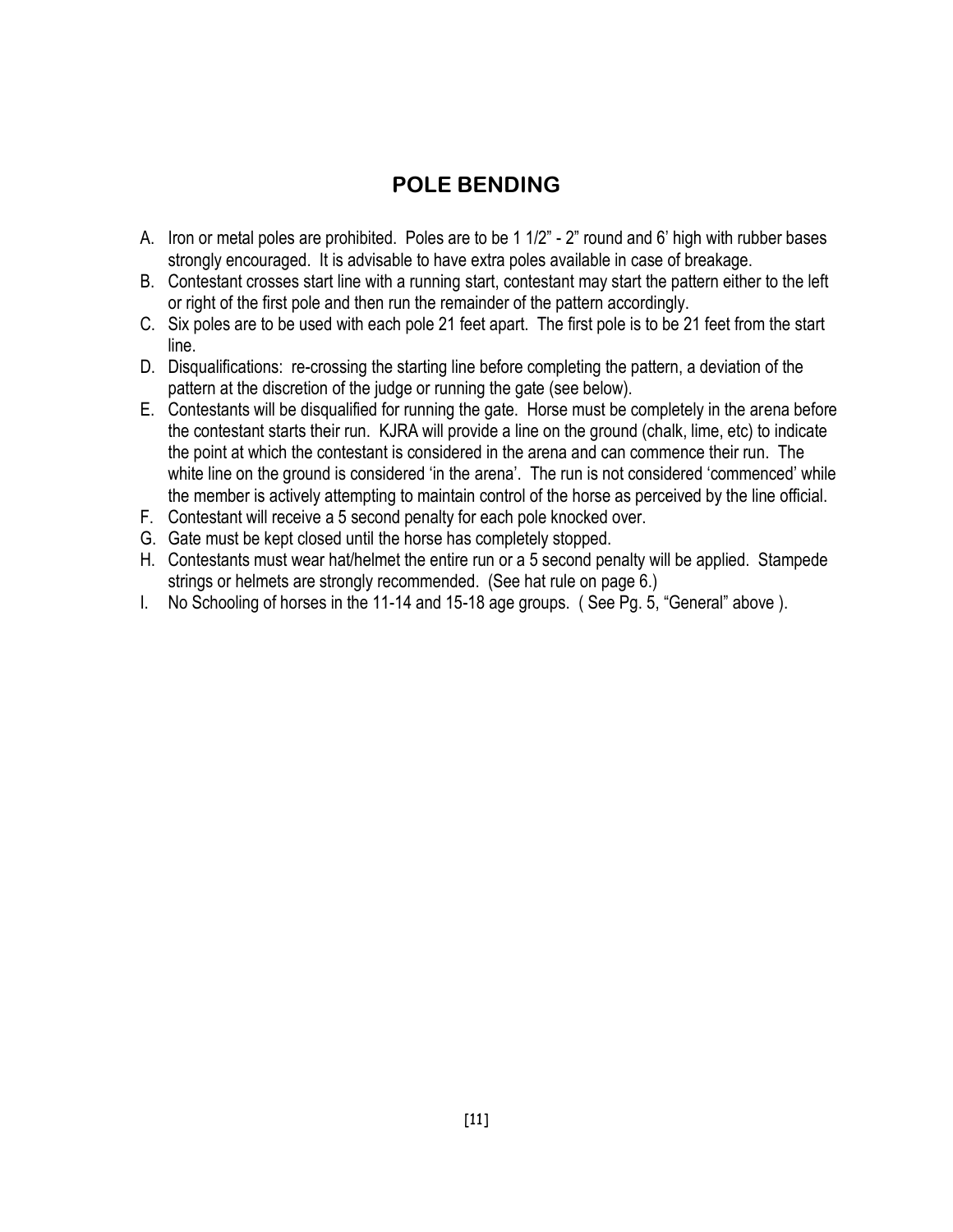#### **BULL RIDING This event is for 15-18 year old boys.**

- A. TIME LIMIT: 8 seconds
- B. Stock are furnished by the Stock Contractor; stock to be used each day are selected by the Stock Contractor.
- C. Riding to be done with one hand and loose rope, with or without handhold.
- D. Contestant shall furnish own equipment, including bull rope and bell. Safety vest must be used. Mouthpiece must be worn.
- E. No knots or hitches to prevent rope from falling off bull when rider leaves animal are permitted.
- F. Rope must have bell; no bell, no marking.
- G. Ropes with knots, wires, or other devices used for the purpose of placing spurs therein will be considered illegal equipment.
- H. Only approved adhesive material may be used on rope and glove (Benzoin, Rosin, etc).
- I. Wraps & bubbles are optional at contestant's discretion. Judges will have the authority to disallow dangerous wraps.
- J. Rowels must have a 1/4 of a turn movement.
- K. Judges have the right to approve or disapprove ropes and equipment.
- J. Stock cannot be hot-shotted.
- L. Time begins when bull's inside front shoulder pass the plane to the chute.
- M. If bull falls or if rider is knocked off at chutes, re-ride may be granted at the judges discretion.
- O. Rider will be disqualified for
	- 1. Not being ready when called.
	- 2. Being bucked off (before 8 seconds).
	- 3. Touching any part of the animal, equipment, or person with free had.
	- 4. Using sharpened rowels or rowels with no movement.
	- 5. Using rope with no bell.
	- 6. Touching hat.
	- 7. Losing hold of rope.
	- 8. Not wearing mouthpiece.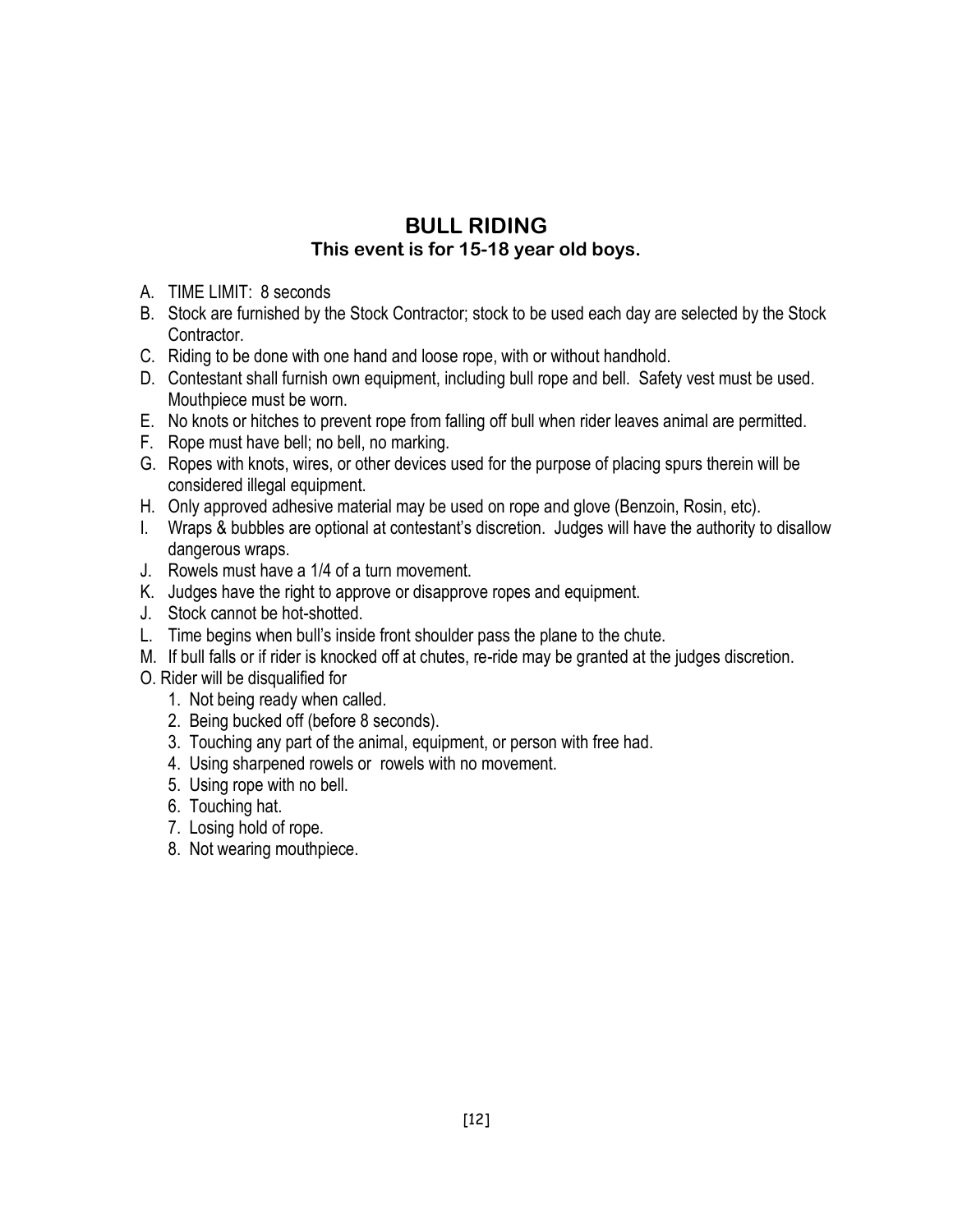### **STEER RIDING This event is for 11-14 year old boys.**

- A. TIME LIMIT: 6 seconds
- B. Stock are furnished by the Stock Contractor; stock to be used each day are selected by the Stock Contractor.
- C. Riding to be done with one hand and loose rope, with or without handhold.
- D. Contestant shall furnish own equipment, including steer rope and bell. Safety vest must be used. Mouthpiece must be worn.
- E. No knots or hitches to prevent rope from falling off steer when rider leaves animal are permitted.
- F. Rope must have bell; no bell, no marking.
- G. Ropes with knots, wires, or other devices used for the purpose of placing spurs therein will be considered illegal equipment.
- H. Only approved adhesive material may be used on rope and glove (Benzoin, Rosin, etc).
- I. Wraps & bubbles are optional at contestant's discretion. Judges will have the authority to disallow dangerous wraps.
- J. Rowels must have a 1/4 of a turn movement.
- K. Judges have the right to approve or disapprove ropes and equipment.
- L. Stock cannot be hot-shotted.
- M. Time begins when steer's inside front shoulder pass the plane to the chute.
- N. If steer falls or if rider is knocked off at chutes, re-ride may be granted at the judges discretion.
- O. Rider will be disqualified for
	- 1. Not being ready when called.
	- 2. Being bucked off (before 6 seconds).
	- 3. Touching any part of the animal, equipment, or person with free hand.
	- 4. Using sharpened rowels or rowels with no movement.
	- 5. Using rope with no bell.
	- 6. Touching hat.
	- 7. Losing hold of rope.
	- 8. Not wearing mouthpiece.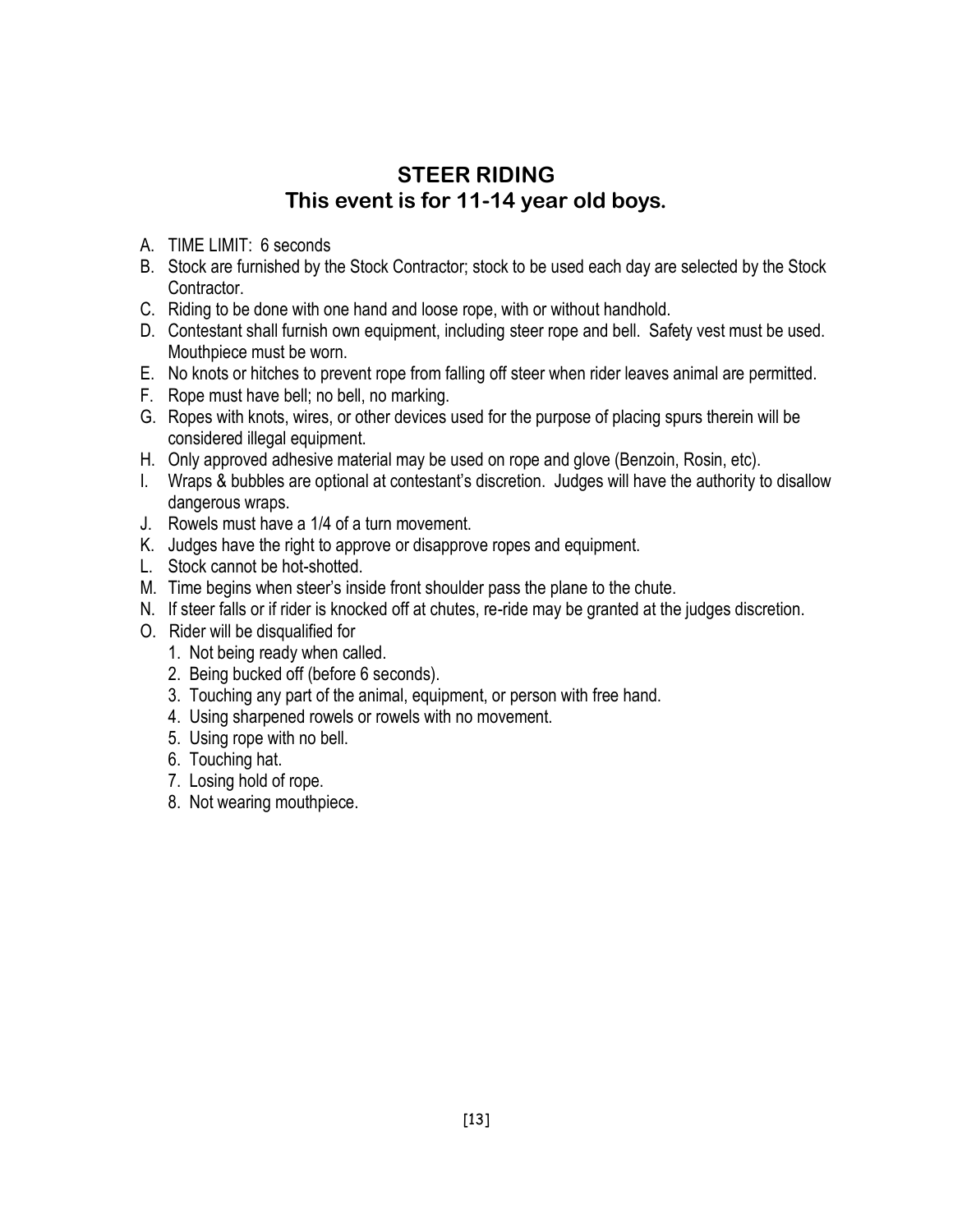## **CALF RIDING This event is for 7-10 year old boys.**

- A. TIME LIMIT: 6 seconds
- B. Stock are furnished by the Stock Contractor; stock to be used each day are selected by the Stock Contractor.
- C. Riding to be done with one hand and loose rope, with or without handhold.
- D. Contestant shall furnish own equipment, including steer rope and bell. Safety vest must be used. Mouthpiece must be worn.
- E. No knots or hitches to prevent rope from falling off calf when rider leaves animal are permitted.
- F. Rope must have bell; no bell, no marking.
- G. Ropes with knots, wires, or other devices used for the purpose of placing spurs therein will be considered illegal equipment.
- H. Only approved adhesive material may be used on rope and glove (Benzoin, Rosin, etc).
- I. Wraps & bubbles are optional at contestant's discretion. Judges will have the authority to disallow dangerous wraps.
- J. Rowels must have a 1/4 of a turn movement.
- K. Judges have the right to approve or disapprove ropes and equipment.
- L. Stock cannot be hot-shotted.
- M. Time begins when calf's inside front shoulder pass the plane to the chute.
- N. If calf falls or if rider is knocked off at chutes, re-ride may be granted at the judges discretion.
- O. Rider will be disqualified for
	- 1. Not being ready when called.
	- 2. Being bucked off (before 6 seconds).
	- 3. Touching any part of the animal, equipment, or person with free hand.
	- 4. Using sharpened rowels or rowels with no movement.
	- 5. Using rope with no bell.
	- 6. Touching hat.
	- 7. Losing hold of rope.
	- 8. Not wearing mouthpiece.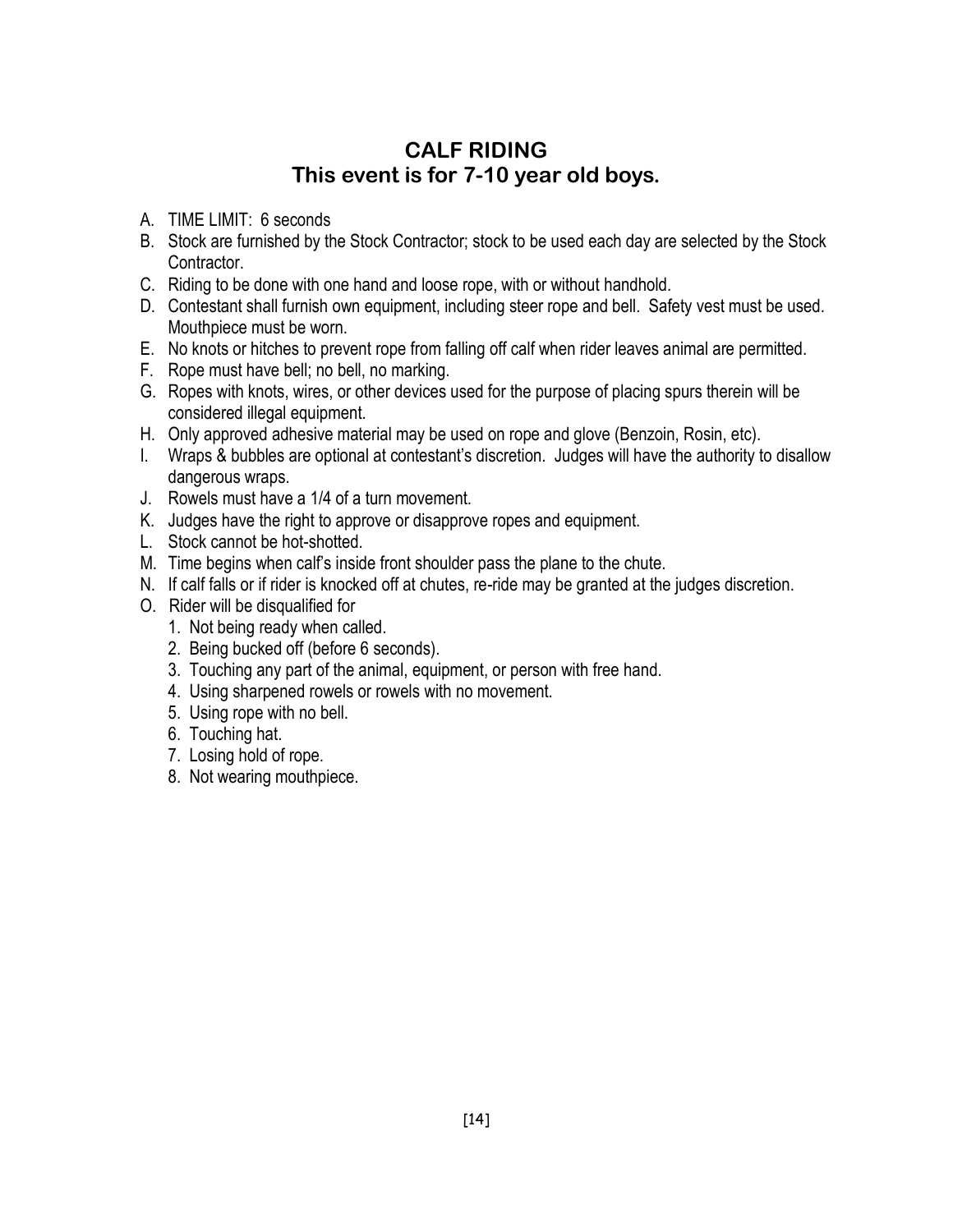## **CALF ROPING**

- A. Time Limit: 45 seconds, excluding penalties.
- B. Contestant comes out from behind the barrier of the right hand box facing the arena; a ten second penalty will be imposed for beating or breaking the barrier.
- C. Horse must have neck rope for safety. Roper must have catch rope run through restraining device around horses neck, of sufficient strength, to control horse.
- D. Only 1 loop is permitted.
- E. In the 11-14 age group, every contestant will have a designated flanker, then they can continue the run. 15-18 year old contestants may receive no assistance of any kind from outside the barrier.
- F. Contestant's horse must clear the roping box before a loop may be thrown. Infraction of this rule will result in disqualification.
- G. Rope must be tied hard & fast.
- H. Roping the calf without releasing rope from hand is not permitted.

I. Contestants must rope calf, dismount, go down rope, throw calf by hand, then cross & tie any three feet.

1. Calf roping is catch as catch can, with any catch considered legal.

2. If the calf is down when roper reaches it, the calf must be let up to its feet or elevated high enough to be day-lighted then thrown by hand (15-18 year olds only). Calf is considered to be day-lighted when it is lifted high enough with his feet & legs in a standing position so that it can gain its feet if desired before it can be flanked & tied.

- 3. If roper's hand is on the calf when it falls, the calf is considered thrown by hand.
- 4. Rope must hold calf until roper gets hand on calf.
- 5. To qualify as a legal tie, there shall be one or more wraps around all three legs and a half-hitch or hooey.
- 6. Tie must hold and three legs must remain crossed until passed on by the judge.

J. The field judge will pass on the tie of calves through use of a stopwatch, timing six seconds from the time the rope horse takes his first step forward after the roper has remounted and the rope becomes slack. The rope will not be removed from calf and rope must remain slack until the field judge has passed on tie. In the event a contestant's catch rope is off a calf after completion of tie, the six second time period is to start when roper clears calf. Flagger must watch calf during the 6 (six) seconds and will stop the watch when a calf kicks free, using the time shown on the stopwatch to determine whether calf was tied long enough to qualify.

1. Roper must not touch calf or rope after giving finish signal until after the judge has completed his examination.

2. Roper will be disqualified for removing rope from calf after signaling for time until the tie has been passed on by the judge.

3. Untie man must not touch calf until judge passes on the tie.

If calf leaves the arena, time will stop (by the flagger) and the calf will be brought back for lap and tap plus time elapsed.

4. Roper is not permitted to touch calf or rope after signal for time is given by the contestant.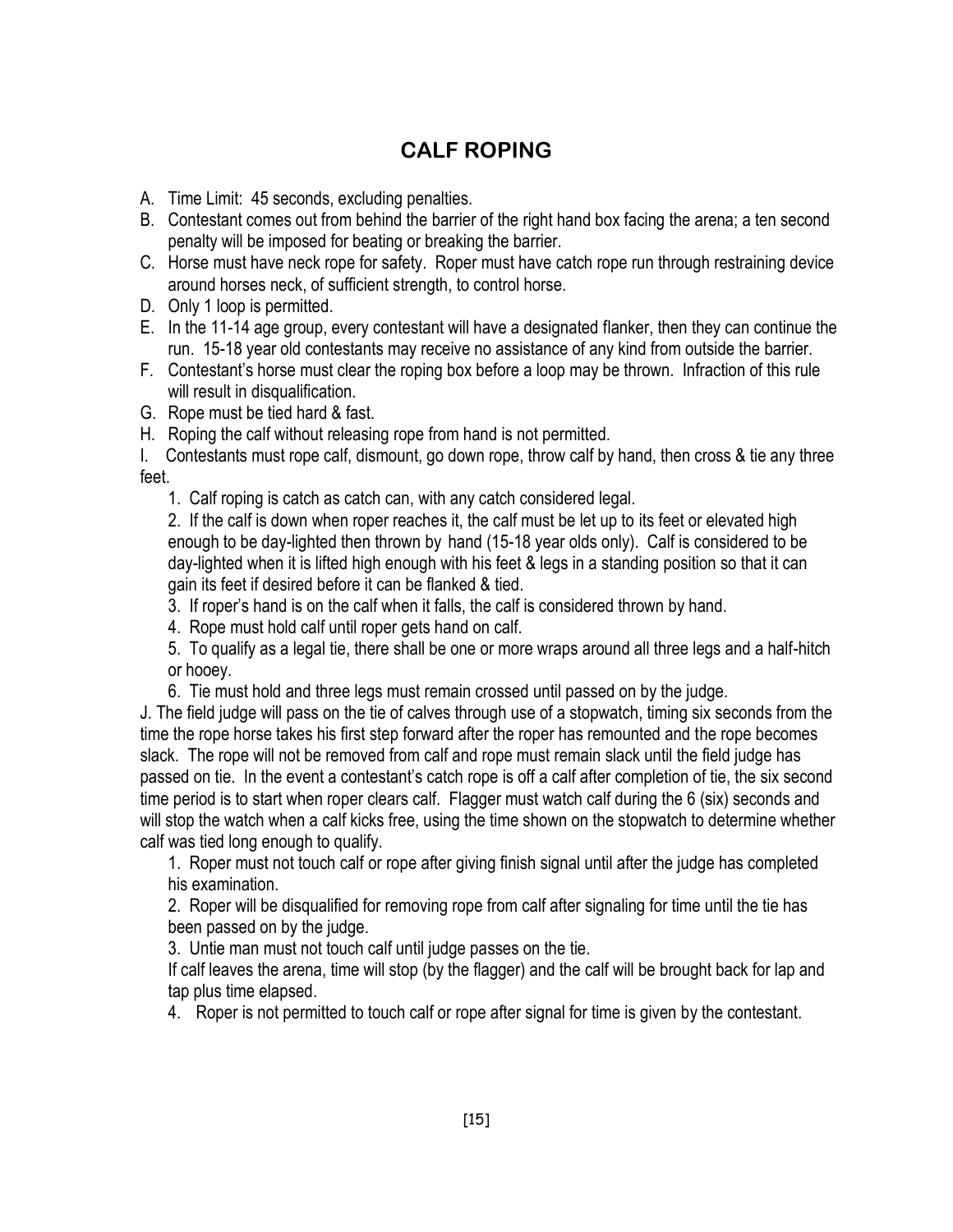- K. If calf leaves the arena, time will stop (by the flagger) and the calf will be brought back for lap and tap plus time elapsed.
- L. Roping calves shall weigh 180-250 pounds.
- M. Calf weight limit for 11-14 boys shall be 165 pounds.
- N. 11-14 boys may have assistance after the calf is roped at the discretion of the judges. There will be 2 assistants designated by the calf roping director to assist roper if needed. NO ONE else is permitted to touch calf, rope, or horse. This rule applies to the 11-14 age group ONLY. 15-18 year old age group is not to receive any assistance. Assistance will result in disqualification.
- O. If a calf is down when a 11-14 year old roper reaches the calf, the contestant does not have to daylight calf, but can go on with tie and receive a qualifying time.
- P. 6-foot drag rule: Judges decision on intentional dragging may result in possible disqualification.
- Q. Jerk down rule in effect; disqualification for intentional backward jerking; judges decision.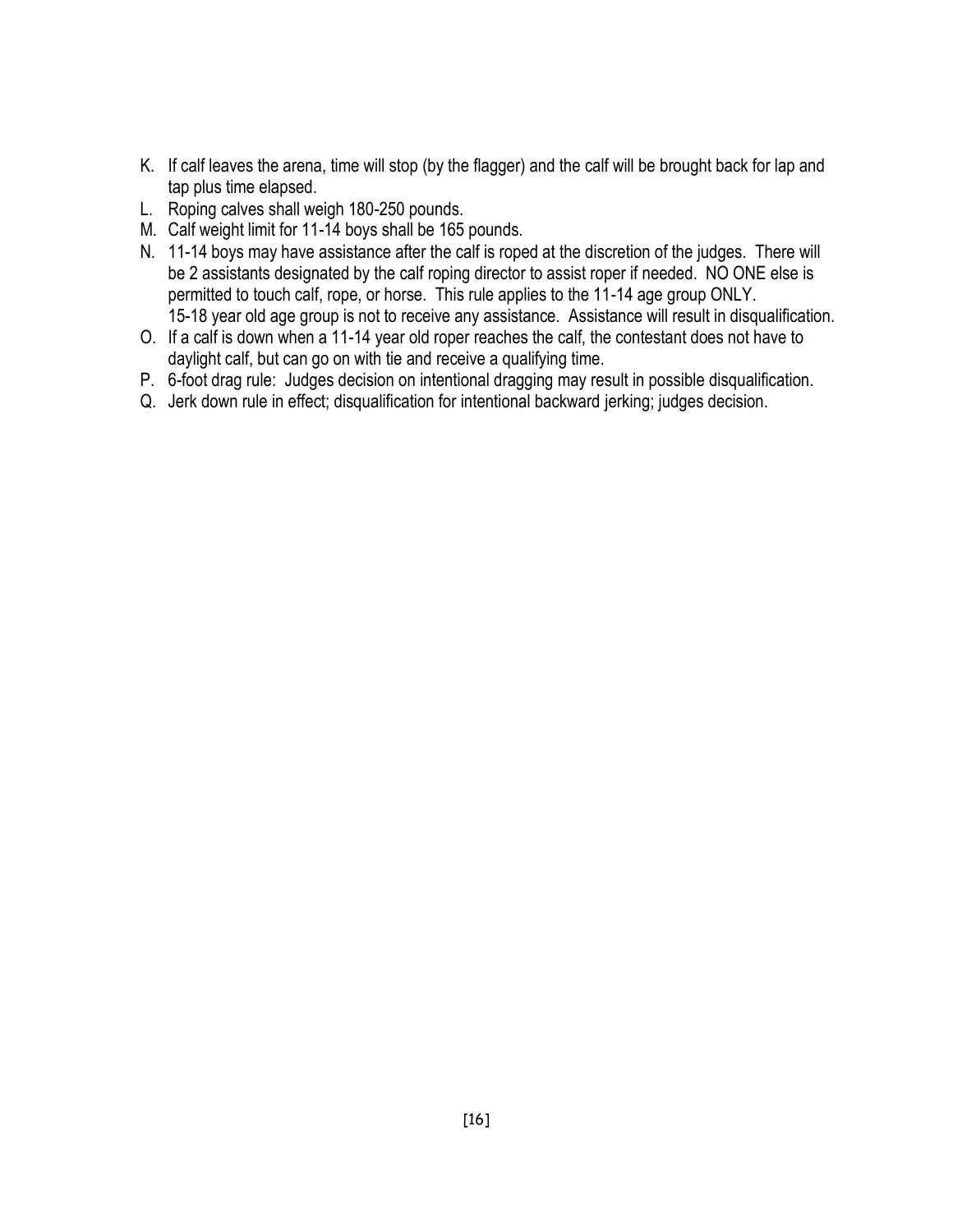## **CHUTE DOGGIN**

- A. Time limit: 60 seconds. Contestants will draw their steers each rodeo day. Running order will be determined by the order the steers enter the chute.
- B. Steer will be loaded in bucking chute. Contestant shall start on foot from within chute with steer.
- C. Contestant shall call for steer verbally, at which time the gate will be opened & the steer belongs to the contestant.
- D. Contestant shall begin run with hands on steer's neck. A 10 second penalty will be given if the contestant should grasp the steer's horns before the steer crosses the score line.
- E. The score line will be made clearly visible to contestants by means of chalk or paint. The score line shall be 6 feet from the plane of the chute (not gate) and is to be clearly marked.
- F. Contestant must cross the score line before attempting to throw the steer.
- G. If the steer is thrown before crossing the score line, the run shall be deemed unqualified and flagger will flag the run as such and contestant shall receive a "no time".
- H. If the steer falls on it's own, contestant shall leave steer back up and then he may go on to make a qualified run.
- I. If contestant loses the steer, no more than one (1) step can be used to re-catch the steer. After catching the steer, the contestant must bring it to a complete stop or change directions, then twist the steer down by applying hold to head and/or horns.
- J. If the steer if knocked down, tripped or thrown by putting horns into ground or any other obvious reason an illegal fall occurs, the steer must be let up and thrown again.
- K. Steer will be considered down only when it is lying flat on it's side with all four feet clear from under him, head and feet in the same direction or on back with all four feet up and head in a straight line with the body.
- L. Contestant must have hand on steer when flagged. Placing fingers in eyes, lips or nose of steer is forbidden.
- M. The fairness of a catch & thrown will be left to the judges and their decision will be final.
- N. Time will start when steer's nose crosses score line and line judge drops the flag to start the time.
- O. Steer belongs to the contestant when he calls for him, unless the timer misses the time, or in the sole opinion of the line judge, the gateman fouls the contestant by not releasing the animal when called for by the contestant. The contestant will be awarded a rerun if he declares himself immediately.
- P. Steers used in the chute doggin event cannot be used in any other event unless approved by the chute doggin event director.
- Q. Each contestant is required to wear a mouth piece.
- R. Contestants have the option of wearing a safety vest.
- S. Weight limit for steers shall be 550 lbs.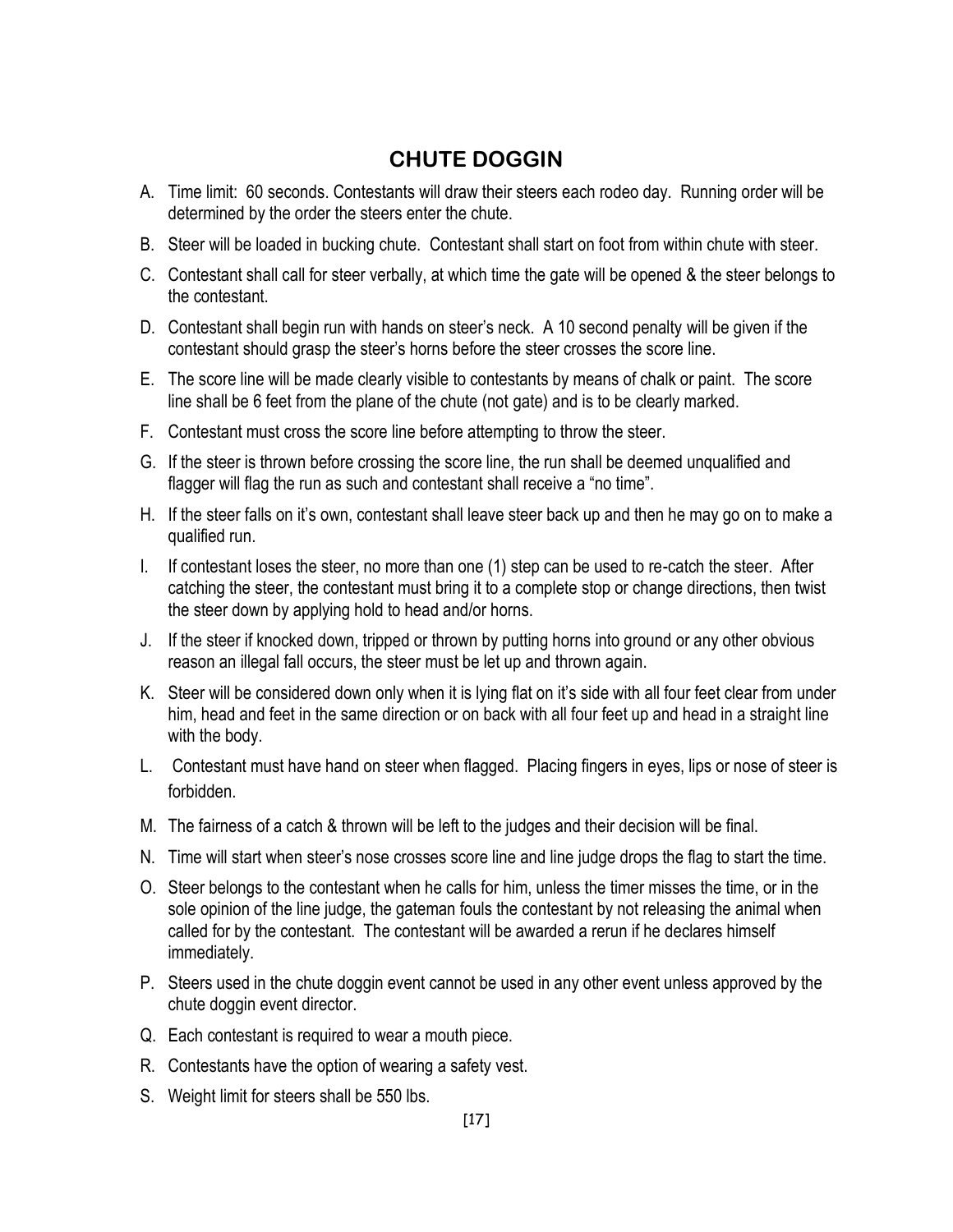## **DUMMY ROPING**

- A. Open to boys & girls in age groups of 6 years & under and 7-10 years.
- B. Judges/Score keepers will be assigned by the Event Director.
- C. Dummy calves will be provided by the association.
- D. Start distance for the 6 & under age group will be 2 feet back from the dummy. The start line will move back in 1 foot increments during rope offs. Start distance for the 7-10 age group will be 4 feet back from the dummy. The start line will move back in 2 feet increments during rope offs.
- E. Each contestant begins by roping 3 consecutive head for the first round. The contestant with the most catches after the first round is the winner of the event. If more than one contestant catches an equal number of times in the first round, a rope off for that round will occur to determine the places for those contestants with the most catches in the first round.
- F. The remaining contestants will continue to rope off to determine the remaining places (1 head sudden death) until all ties are broken or 10 places are filled.

G. The only legal catch is around the neck. Whole dummy, half head & top knots will be considered misses. See pictures at right for examples.

1. One "fish" or movement of the hand to create a wave-type motion in the rope in order to get the loop positioned around the neck is permitted.

2. The roper must pull up the slack. More than one pull is acceptable to get the rope tight around the neck.

3. In addition to pulling the rope, the 6 & under age group may take steps backward to help pull the rope tight. The 7-10 age group MAY NOT TAKE STEPS BACKWARD.

4. If the contestant's loop begins to fall over the rear of the calf, but the contestant fishes or pulls the rope quickly to tighten the loop and the rope does not touch the ground behind the dummy, the catch will be acceptable. Judges are encouraged to stand in a position where they can view this.

H. Judges decisions are final. Practice swings stop when judge is ready.

I. Hats are optional for Dummy Roping. All other attire rules apply.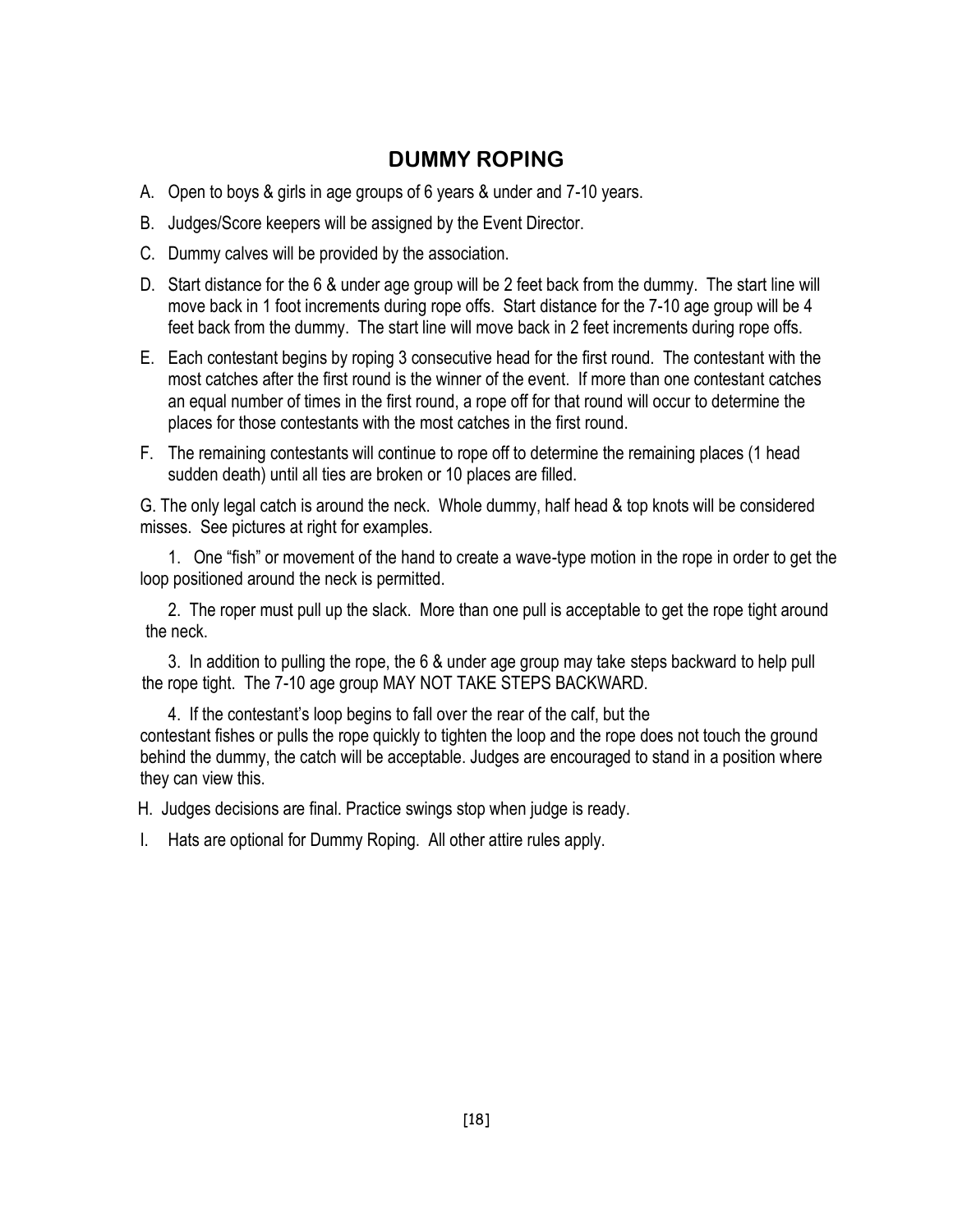

Ideal-slack pull tight



Acceptable





Unacceptable-slack not considered tight enough



Unacceptable-not a clean catch around the neck



Unacceptable—whole body catch in which the rope touched the ground behind the calf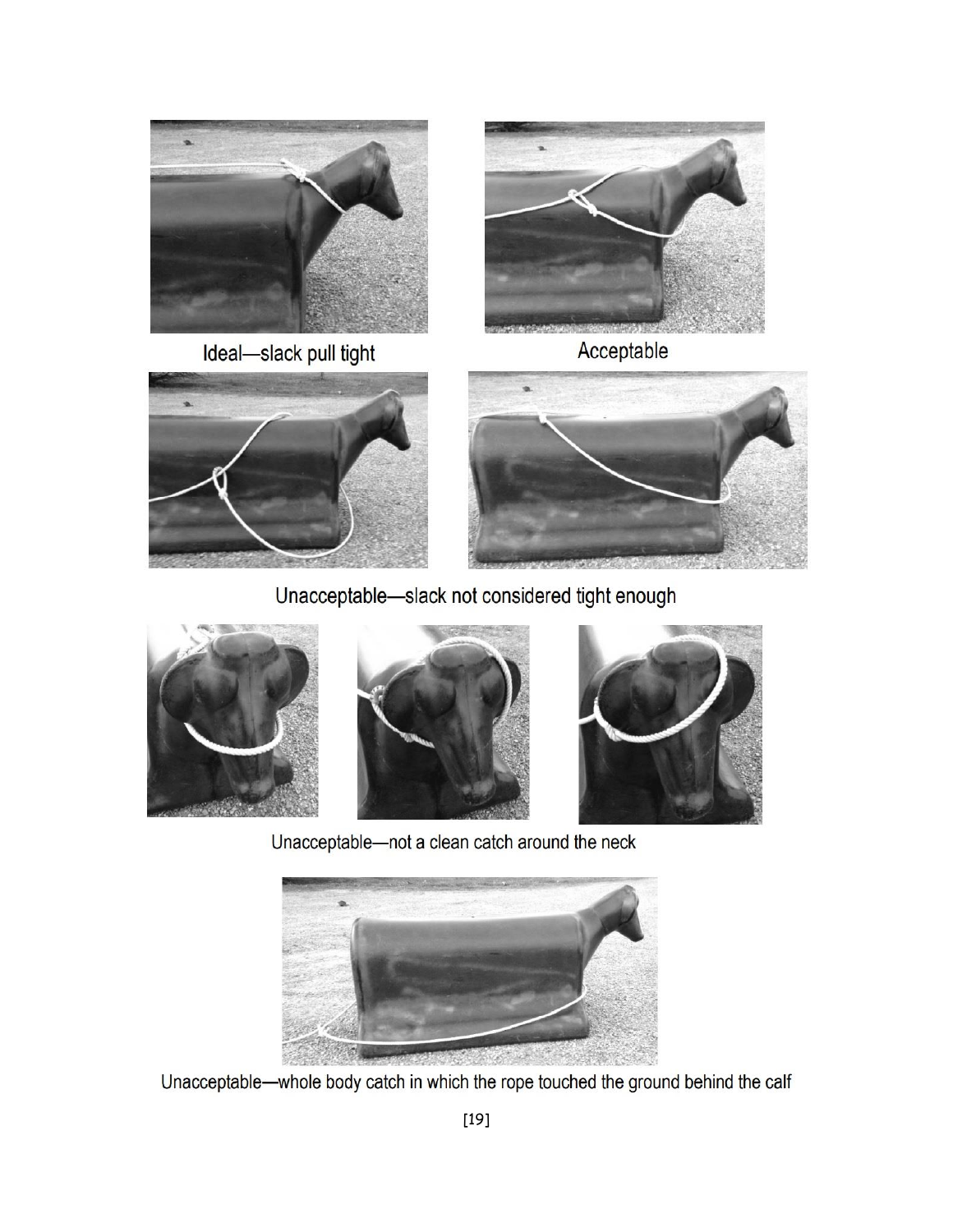## **GOAT TYING**

- A. Time limit: 60 seconds for ages 6 & under; 30 seconds for age groups; 7-10, 11-14 & 15-18.
- B. Properties:
	- 1. Ten (10) foot ropes.
	- 2. Stakes should be metal w/ eye; rope tied through eye & no protrusion above the ground level. Goat tying may be run on the track or in the arena.
- C. Contestant leaves score line with a running start, races to the goat tethered 40 yards away on a 10 foot rope, dismounts, throws goat by hand then crosses & ties three legs.
	- 1. Contestant may go down on rope.
	- 2. If goat is down, it must be brought to it's feet and then thrown.
	- 3. Pigging string, leather thong or rope may be used to tie. No other type of material will be permitted.
	- 4. Goats cannot be dropped from shoulder-height to render them breathless & immobile.
	- 5. Unusual roughness, as determined by the judge in handling goat will disqualify contestant.
	- 6. 6. If contestant's horse touches the goat rope or goat at any time during the run, the contestant will be **disqualified**. No penalties will be im-posed for this infraction after the contestant has fully dismounted with both feet on the ground, dropped the reins & surrendered control of the horse
	- 7. Goat must be held (by official) facing starting line, at furthest point from contestant and must be released as the starting flag drops.
	- 8. When the goat is tied and signal is given for time, the contestant must stand back from the goat before 6 seconds starts.
- D. When tie is fast, contestant signals time by throwing both hands.
- E. Tie must hold for 6 seconds after contestant has cleared goat. Officials must remain a reasonable distance away from goat until time is up. Judge must use a stop watch.
	- 1. Contestant cannot touch tie after signaling a complete tie or will be disqualified.
	- 2. If tie comes loose or if goat gets to its feet before time has been ruled fair, contestant will be marked no time.
	- 3. Goat must not be released until judge passes on tie. Goat's legs must stay crossed until time is official.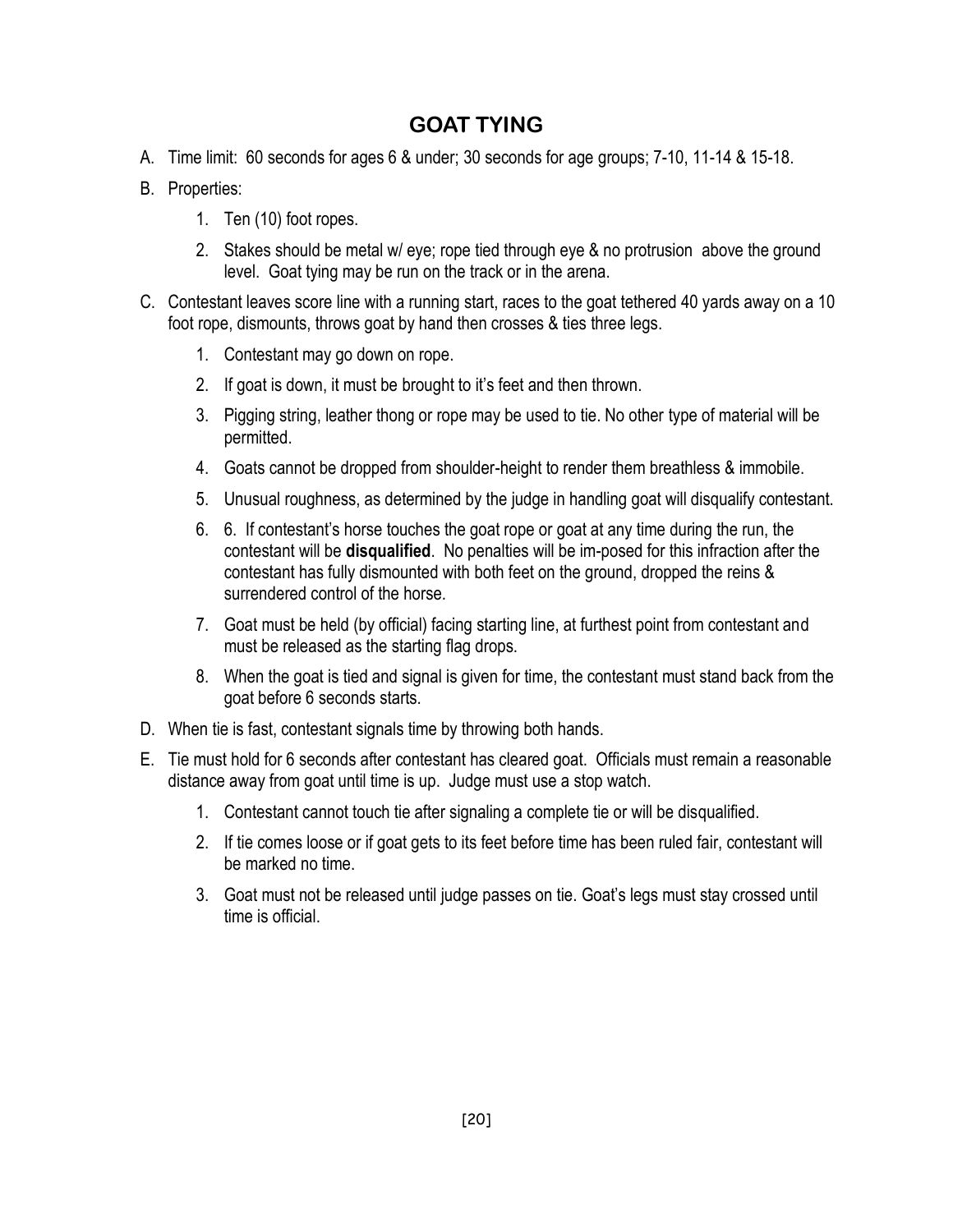- F. At the election of officials & where the width of arena or track permit, more than one goat may be tethered at least 40 feet apart or so that at least 10 feet separates the two ropes when the 10' ropes are brought together.
- G. Goats shall be uniform in size & weight not to exceed 50 pounds.
- H. For the 6 & under age group, the goat holder will hold the goat until the child has his or her hands on it.
- I. Contestants will be disqualified for running the gate. Horse must be completely in the arena before the contestant starts their run. KJRA will provide a line on the ground (chalk, lime, etc) to indicate the point at which the contestant is considered in the arena and can commence their run. The white line on the ground is considered 'in the arena'. The run is not considered 'commenced' while the member is actively attempting to maintain control of the horse as perceived by the line official.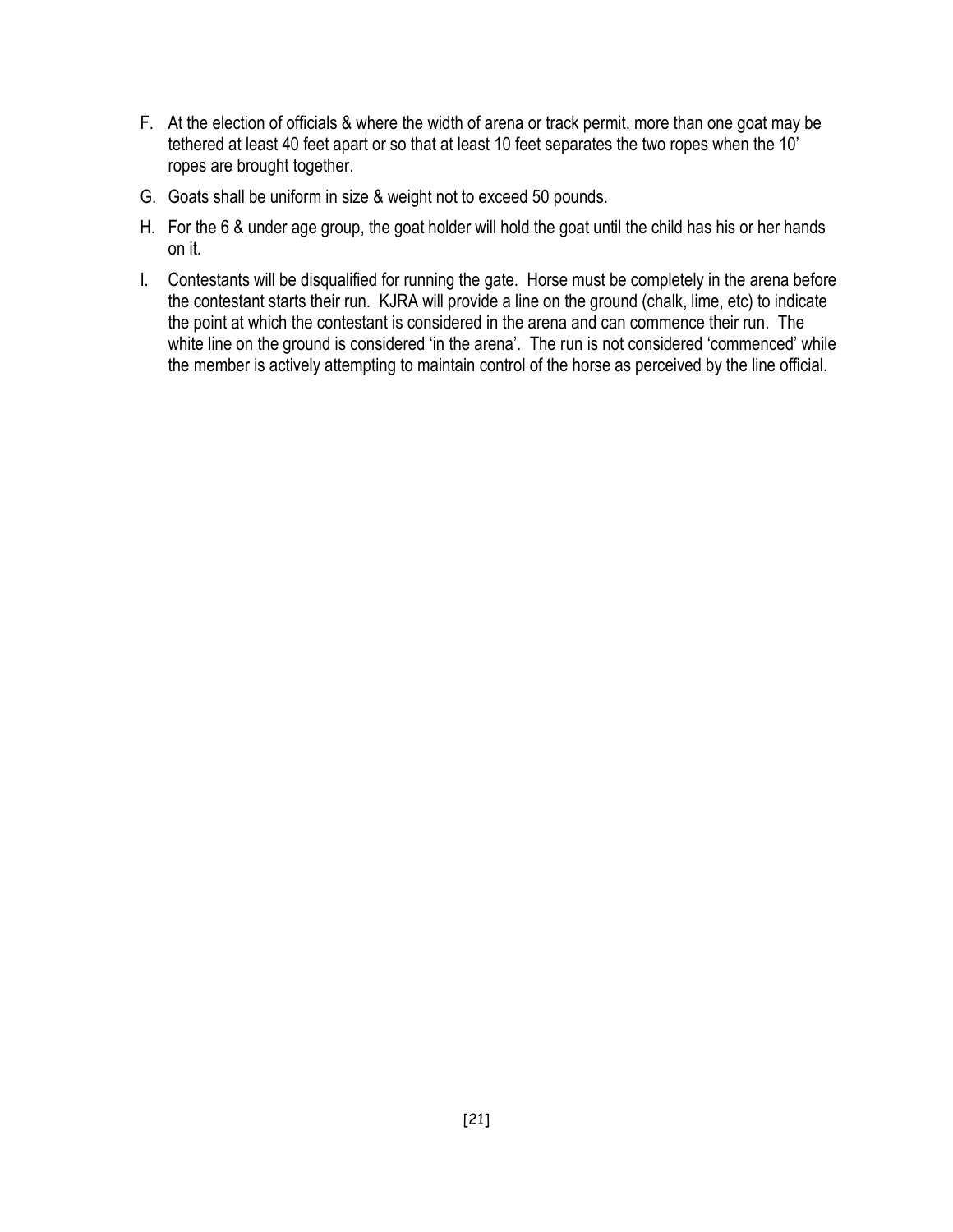## **BREAKAWAY ROPING**

- A. Time limit: 30 seconds, excluding penalties.
- B. If a barrier is available, contestant comes out from behind barrier of right hand box facing arena; a ten second penalty will be added for beating or breaking the barrier.
- C. Two loops will be permitted.
	- 1. If roper intends to use two loops, roper must carry two ropes.
	- 2. Loops cannot be made while roping.
	- 3. Should the roper miss with both loops, roper must retire & no time will be recorded.
- D. Ropes are to be tied to the saddle horn w/ string provided by KJRA. The string/tie will be inspected by a designated official before each contestant competes. A knot must be at the end of the rope w/ the string tied at the knot—there will be no tail. A white cloth that is visible to the flagman or judge must be attached at the knot end of the rope. The cloth must be attached to the rope at the saddle horn.
- E. Roping calf without releasing rope from the hand is not permitted.
- F. Contestant's horse must clear roping box before a loop may be thrown. Infraction of this rule will result in disqualification.
- G. Contestant must rope the calf.
	- 1. Loop must be a clean catch passing completely over the calf's head then catch-as-catch-can.
	- 2. Catch must carry slack out of rope.
	- 3. Contestant will receive a no time for breaking the string by hand, *however if the rope should dally around the horn, the contestant may ride forward, un-dally the rope and then stop their horse to make the rope break away*.
- H. Time will be flagged when rope breaks at saddle.
- I. The exit gate for the calves will be open. The run will end when the 30 second time limit has been reached or the calf exits through the gate.
- J. Roping boxes are considered part of the arena. Those committees that want to may put a panel up.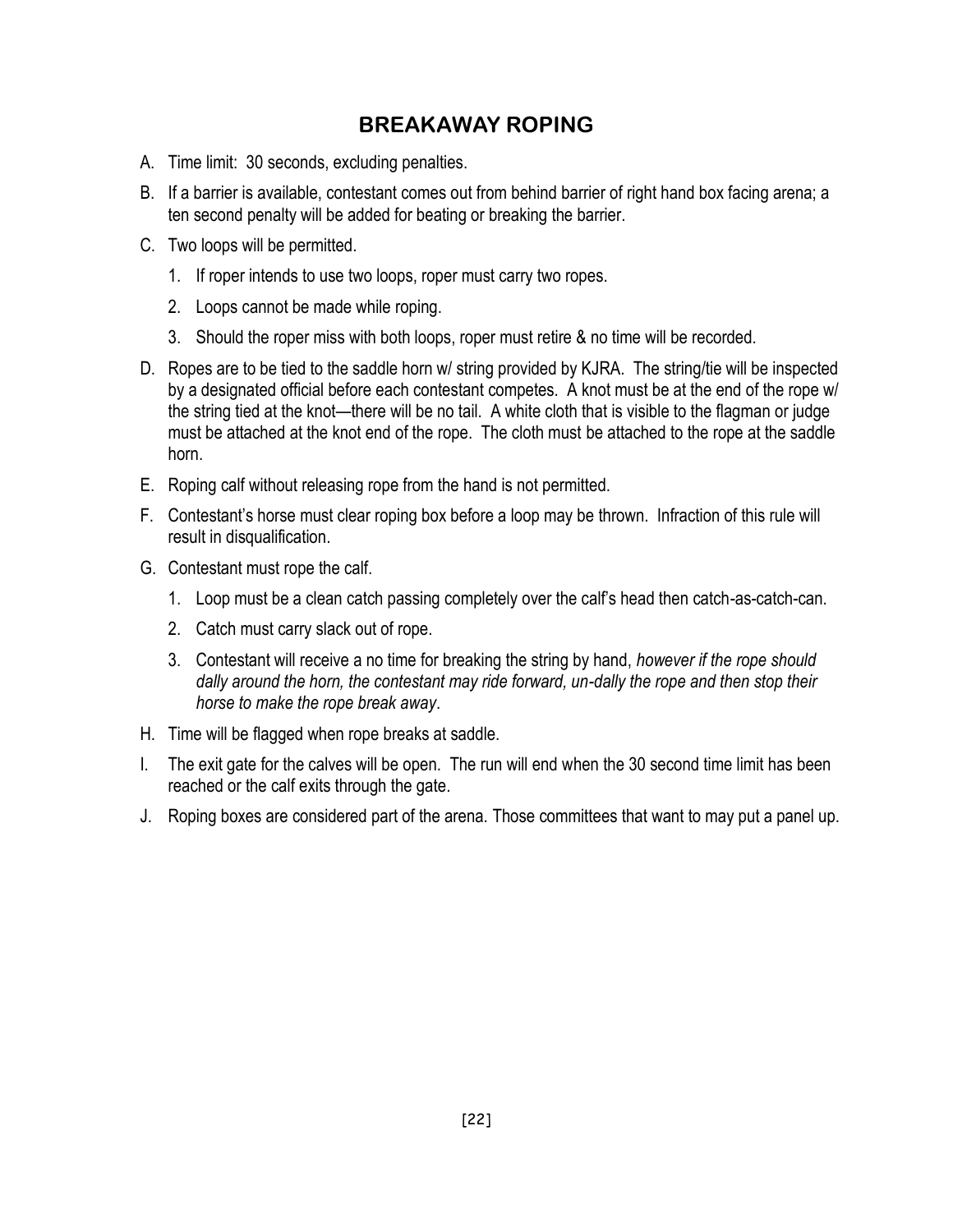## **TEAM ROPING**

#### **11-14 age group Team Ropers have the following options:**

- A. If there is no header or heeler to partner up with in the 11-14 age group, the contestant has two options (both of which will utilize 3 loops):
	- 1. Contestant may choose a roper from the 15-18 age group to be their partner. Points accumulated by the 11-14 roper will be counted towards the 11-14 year roping event and toward the All Around Award. The 15-18 year old partner will not receive points and will not be charged an entry fee for that run.
	- 2. Utilize the "dummy" option:
		- a. Headers have the option of having a "dummy" heeler. Header gets 2 loop and after steer is caught and turned, the flag will drop.
		- b. Heelers have the option of having a "dummy" header. If the contestant chooses to have the dummy header actively rope, the header is limited to 2 loops. If the steer is not caught with either of those loops, "no time" is awarded to the heeler. If the heeler decides to have the dummy header tie on" in the box, the heeler may use only 2 loops. The flag drops when she/he catches and they face each other, "L" or better.
		- c. The dummy header or heeler must be a current **KJRA** member in good standing.
- B. If the contestant chooses to utilize the "dummy" option a 10 second penalty will be assessed.

#### **15-18 age group specific rules:**

- A. Contestants may have only one run that is to be scored, either as a header or a heeler, but may assist others in completing the event.
- B. 15-18 year old Team Ropers will rope as a team utilizing all 3 loops. All contestants will be responsible to find their own partners. Contestants serving as a ghost rider must declare which run is to be scored **PRIOR** to the start of the event. Ghost riders should be contestants competing in the 15-18 age group, unless no contestants are available. If no 15-18 year old contestants are available, a KJRA board approved 11-14 year old Team Roping contestant may be substituted.

## **Team Roping General Rules—apply to both age groups:**

- A. Time Limit: 45 seconds for both 11-14 & 15-18 age groups excluding penalties.
- B. A team may be composed of 2 boys, 2 girls or 1 of each.
- C. Contestants may have only one run that is to be scored, either as a header or a heeler, but may assist others in completing the event. Contestants serving as ghost rider must declare which run will be scored **PRIOR** to the start of the event.
- D. If the contestant chooses to have the ghost header actively rope, the header is limited to 2 loops. If the steer is not caught with either of those loops, "no time" is awarded to the heeler.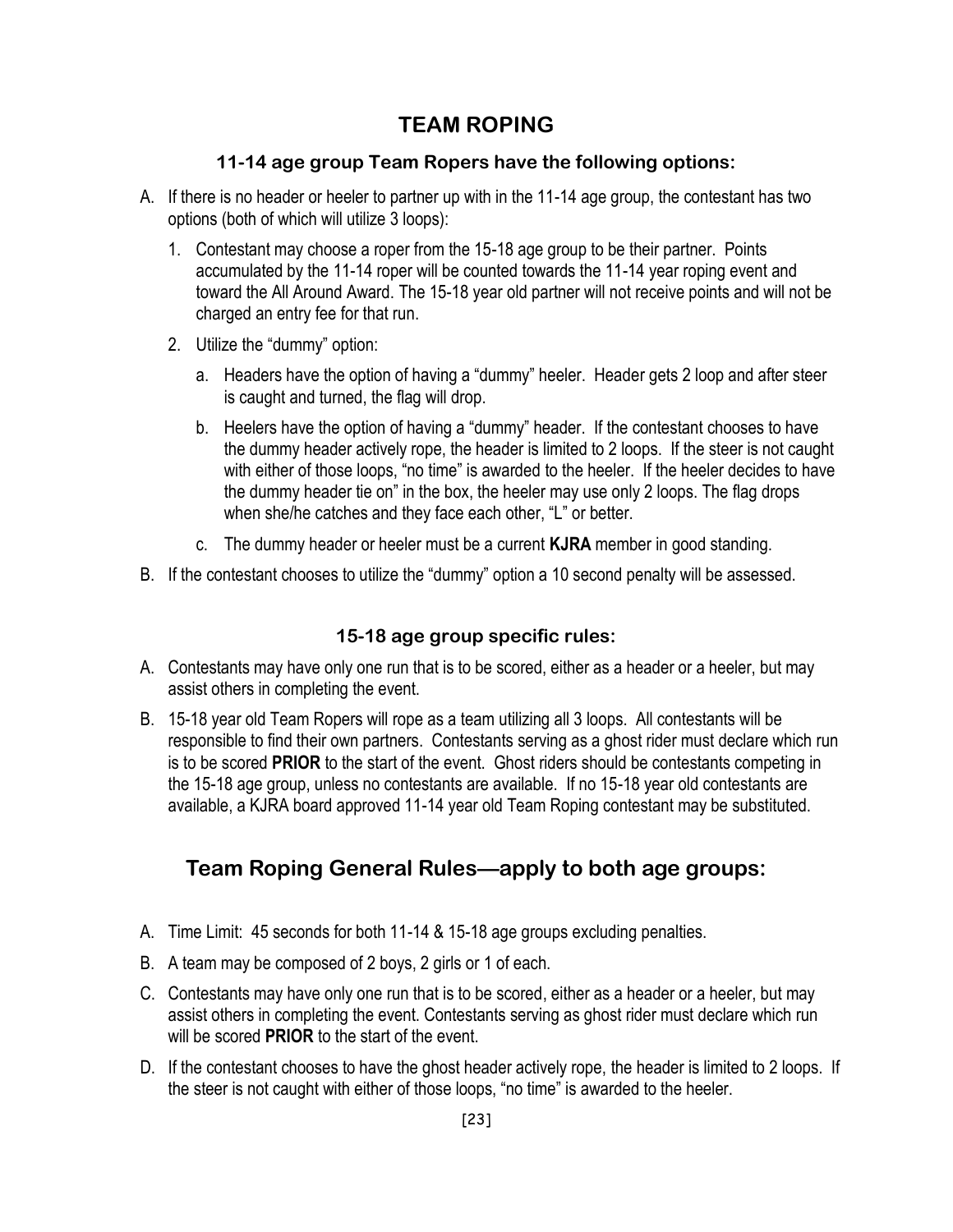- E. If a barrier is available: Header starts behind the barrier in the left hand box facing the arena. Heeler starts from behind the barrier line. There will be a 10 second penalty for breaking the barrier.
- F. Steer belongs to roper after she/he crosses the score line regardless of what happens, with two exceptions:
	- 1. If the steer gets out of the arena, flag will be dropped and the roper gets the steer back, lap & tap plus the time added to the time taken when the steer left the arena.
	- 2. Mechanical failure.
- G. Each contestant carries only one rope. Each run is allowed 3 loops (throws) total.
- H. Roping steers without turning loose of the loop will be considered a no catch.
- I. Roper must dally to stop steer. No tied ropes allowed.
- J. Contestant's horse must clear roping box before a loop may be thrown. Infraction of this rule will result in disqualification.
- K. Time will be taken when steer is roped, both horses facing each other "L" or better with ropes dallied and tight. Steer must be standing up when roped by head or heels
- L. Steer must not be handled roughly at any time. If, in the opinion of the field judge, she/he has done so intentionally, roper may be disqualified.
- M. If header accidentally jerks steer off his feet, or steer trips or falls, header must not drag steer over 8 feet before the steer regains his feet or the team will be disqualified.
- N. A broken rope or dropped rope will be considered a no time.
- O. No foul catch can be removed by hand.
- P. If the steer is roped by one horn, the roper is not allowed to ride up and put the rope over the other horn or head w/ her/his hands.
- Q. If the Honda passes over one horn and the loop over the other, the catch is illegal.
- R. Any heel catch behind both shoulders is legal if the rope goes up the heels.
- S. Catching only one hind foot receives a five second penalty.
- T. If loop crosses itself in a head catch, it is illegal. This does not apply to heel catches.
- U. If in the opinion of the field flagger, a heel loop is thrown before the header has dallied and changed the direction of the steer, the team will be disqualified.
- V. The judge should approve both dallies, head and heel loops.
- W. In the interest of safety, any contestant who wishes to compete in Team Roping must attend a KJRA Board approved Team Roping Clinic or be exempted by the KJRA Board upon proof of competency.